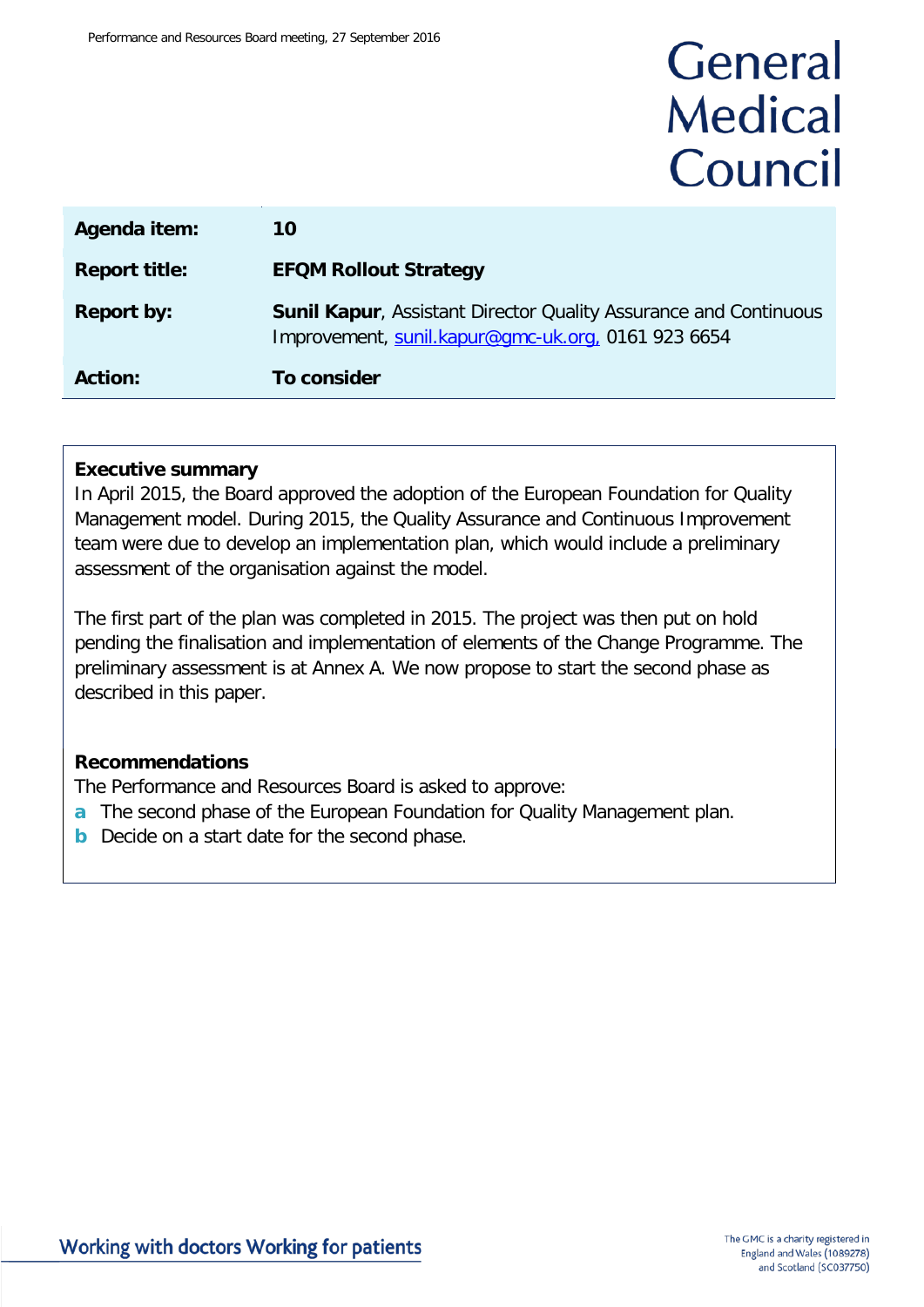#### **Background**

- **1** European Foundation for Quality Management (EFQM) is a widely-used methodology for the assessment of key strengths and potential gaps in relation to an organisation's stated vision and mission. We already use a wide range of performance measures, management tools and techniques, but EFQM will help provide a holistic view of the organisation.
- **2** The key to a successful implementation of EFQM is ensuring that it is delivered in a way that is complementary to the organisation's existing systems and that key stakeholders understand the value it can add.
- **3** EFQM is made up of three components. The first is the 'Fundamental Concepts of Excellence'. These are eight underlying principles that can generally be mapped to an organisation's existing values.
- **4** The second and more significant part is the excellence model itself. This is made up of five enablers and four results sections. Each of these is then broken down into their component parts.
	- **a** Leadership (enabler).
	- **b** Strategy (enabler).
	- **c** People (enabler).
	- **d** Partnerships and resources (enabler).
	- **e** Processes, products and services (enabler).
	- **f** Customer results.
	- **g** People results.
	- **h** Society results.
	- **i** Business results.
- **5** The aim is to collect evidence of the organisation's performance against each of the enablers and results as part of our evaluation.
- **6** The third component is called RADAR. This is an assessment framework and is used to understand such things as how well a particular initiative has been deployed. RADAR is a four stage model:
	- **a** Results.
	- **b** Approaches.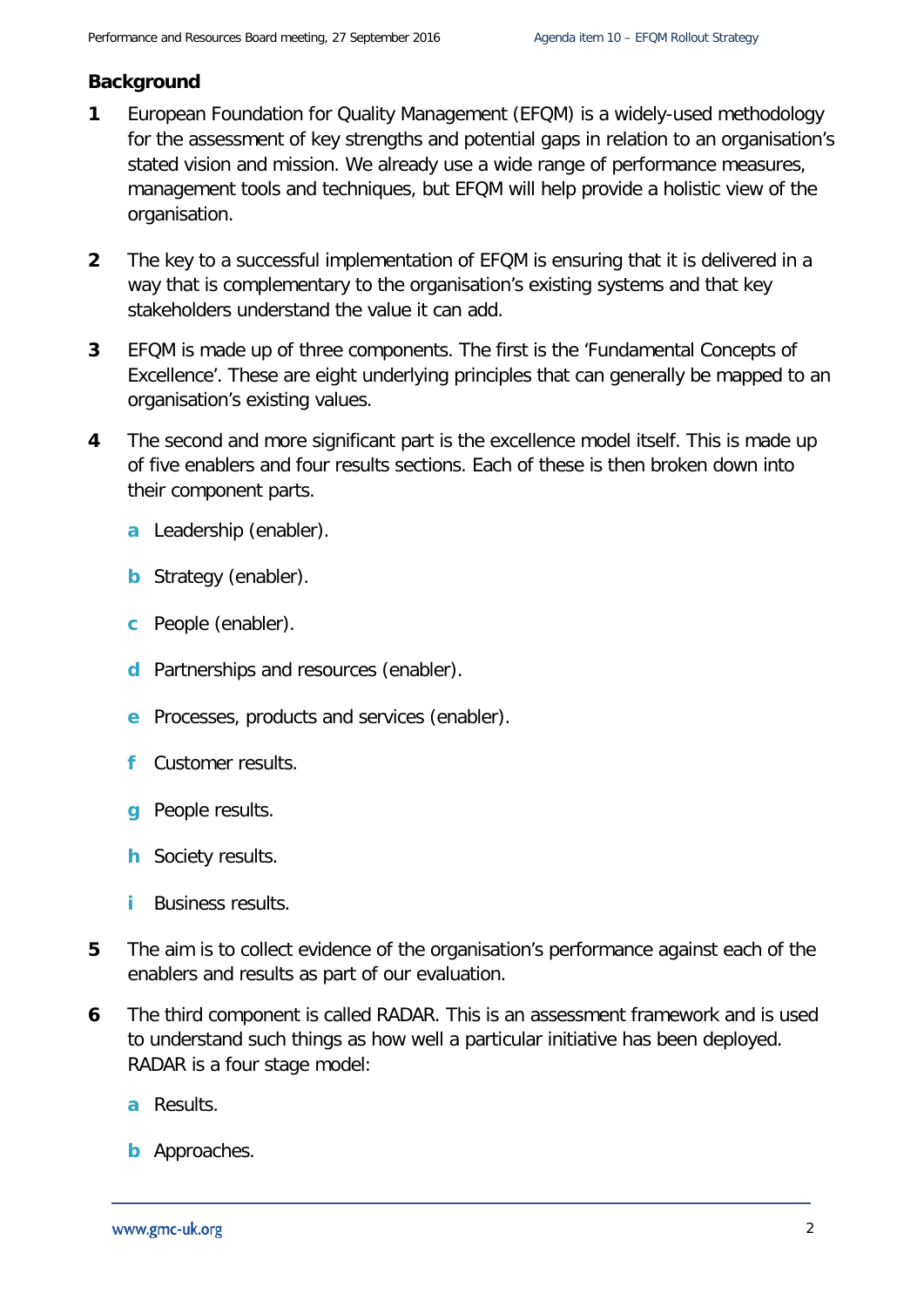- **c** Deploy.
- **d** Assess and refine.

#### **Approach**

- **7** During 2015 we planned to undertake and complete two tasks. The first was to train internal resources in EFQM assessment. This would negate the future need to bring in external resources. We successfully trained six assessors.
- **8** The second task was to collect evidence against the enablers and results. This was completed in 2016 as a desk-based exercise and consequently is very much a partial assessment of the GMC's positon. Ideally we would have then engaged with staff to validate and extend our findings through the RADAR assessment. However, the development and roll out of the change programme in Quarter 4 2016 precluded this.
- **9** Now that the majority of the programme relating to the relocation of work has been completed we are in a position to undertake the next part of the EFQM assessment, the RADAR assessment.

#### **Phase two**

- **10** We propose spending three/four months engaging with the organisation to validate our findings and undertake the RADAR assessment. We would first seek to identify individuals within the organisation who have the required insight into the enablers and results. They would be our main points of contact.
- **11** We would then run a series of workshops with the key individuals and their teams where we work through RADAR. For example, we would work with colleagues from Human Resources to support the review of both People and People results.
- **12** The workshops and data collection activities would be supported by the Central Business Planning Managers (CBPM). The CBPM would be trained on the concepts of EFQM.
- **13** Writing up the report and further clarifications sessions would be followed by the executive review phase. The executive would work through the enablers and results in facilitated workshops. The output from these sessions would be series of actions for the business. For example, if the findings showed that the deployment of parts of our strategy could be improved, we would need to develop action plans to rectify this.
- **14** Conversely the findings may show that a particular enabler or result is performing at a level acceptable to the executive and no action is required. It is expected that, depending upon availability, these sessions would be delivered over a two-month period.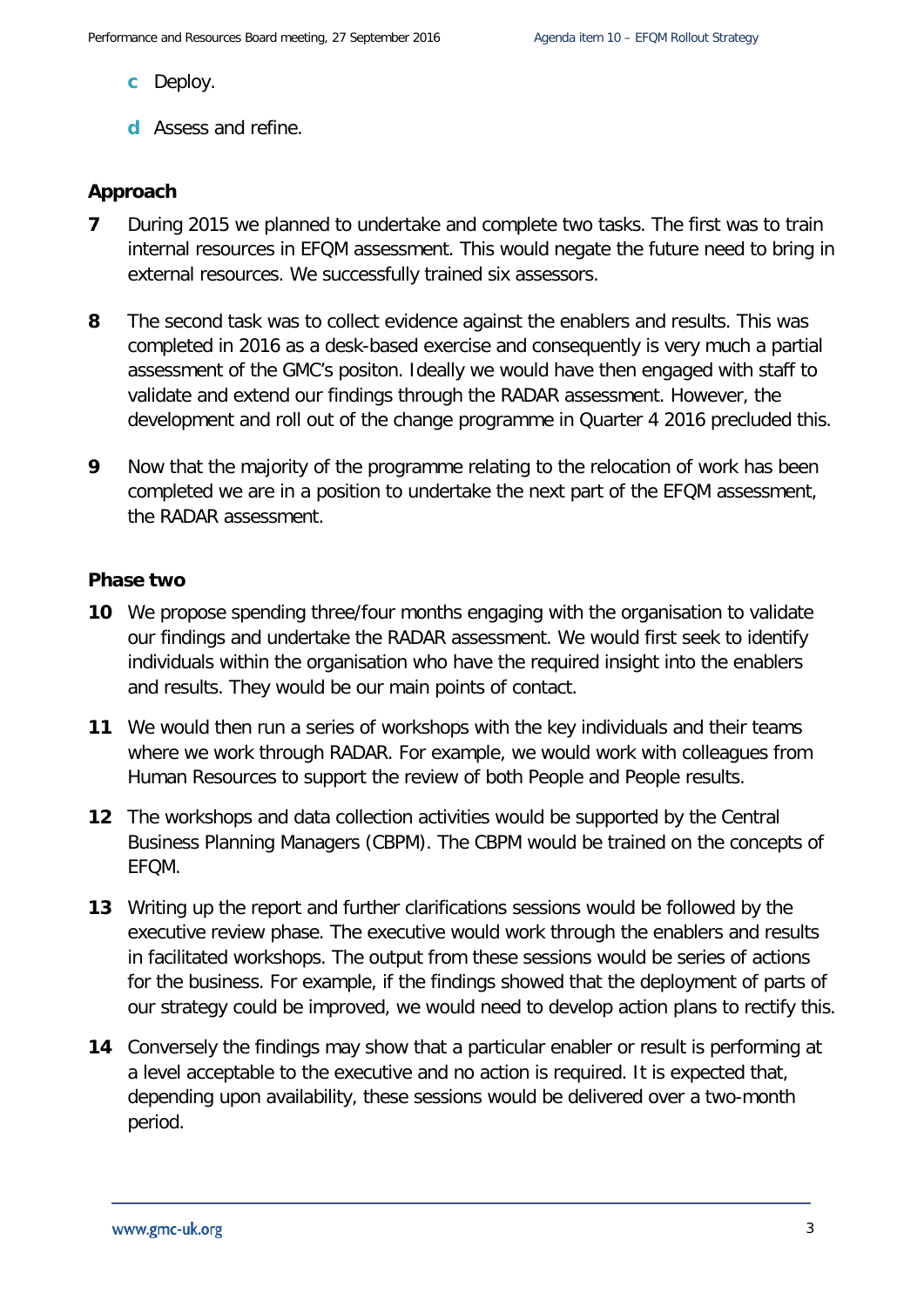**15** Overall, the EFQM assessment and follow up actions would support the achievement of our strategic aims and the delivery of excellence in our business as usual activities.

#### **Phase two – second option**

- **16** Alternatively the assessment could be scaled down to focus on just one enabler. There is a natural cross-over between the enablers, but a substantive assessment could be undertaken that would provide insight into the usefulness and potential resource burden a full assessment would entail.
- **17** The steps would be the same, but the timings and resource demands across the GMC would be reduced.

#### **Key considerations**

- **18** The assessment will require committed resources from across the organisation and therefore it is important that if the work is to be taken forward it fits within the organisation's priorities.
- **19** If a full assessment is undertaken and new organisational priorities are identified, the EFQM assessment would be at least in part redundant.

#### **Timings**

- **20** The key consideration for the timings of the EFQM implementation will be the availability of staff, and in particular those with the right level of insight to support the assessment. It is expected that in the first six months of 2016 a considerable amount of time and resources will be spent on managing the recruitment of staff and the transition of processes and knowledge. This would have a negative impact on our ability to deliver phase two.
- **21** The start date is for discussion and there is an expectation that we need to balance expediency with a realistic view of staff availability.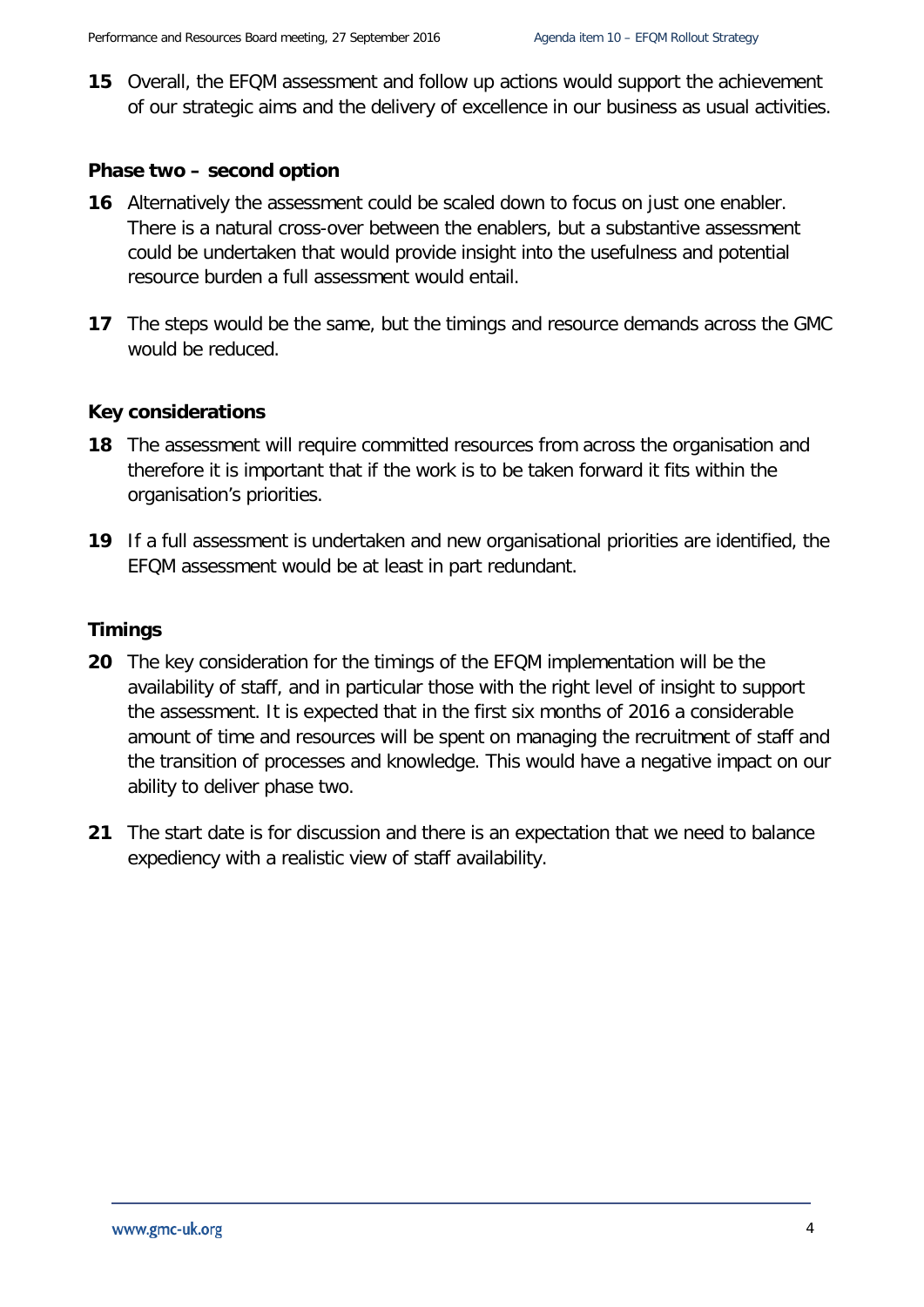#### **10 – EFQM Rollout Strategy**

# General **Medical** Council

# **10 – Annex A**

# **GMC EFQM report 2016**

# **Purpose of the paper**

**1** This paper sets outs the results of the initial internal European Foundation for Quality Management (EFQM) assessment of the GMC. As is standard with an EFQM assessment, the paper sets out the areas of good practice and the opportunities for improvement for the enablers and results as defined within EFQM.

#### **Limitations**

- **2** Information was gathered from the GMC intranet, GMC internet and other documents that the Assessment Team were aware of. It is therefore important to note that there are limitations to what information has been identified in the report.
- **3** As we didn't engage with GMC colleagues who would have specialised knowledge of the enablers and results, it is expected that there will be further insight for us to capture.
- **4** It should also be noted that the evidence collected was correct as at the end of 2015 and has not been updated.

# **Enablers**

**5** In the following section we describe each enabler as set out by EFQM. This is followed by commentary on our related strengths and areas for development. Areas for development have only been included where we have been able to substantiate any findings through survey results or other data sources. We have not sought to include the development opinions of the Assessment Team.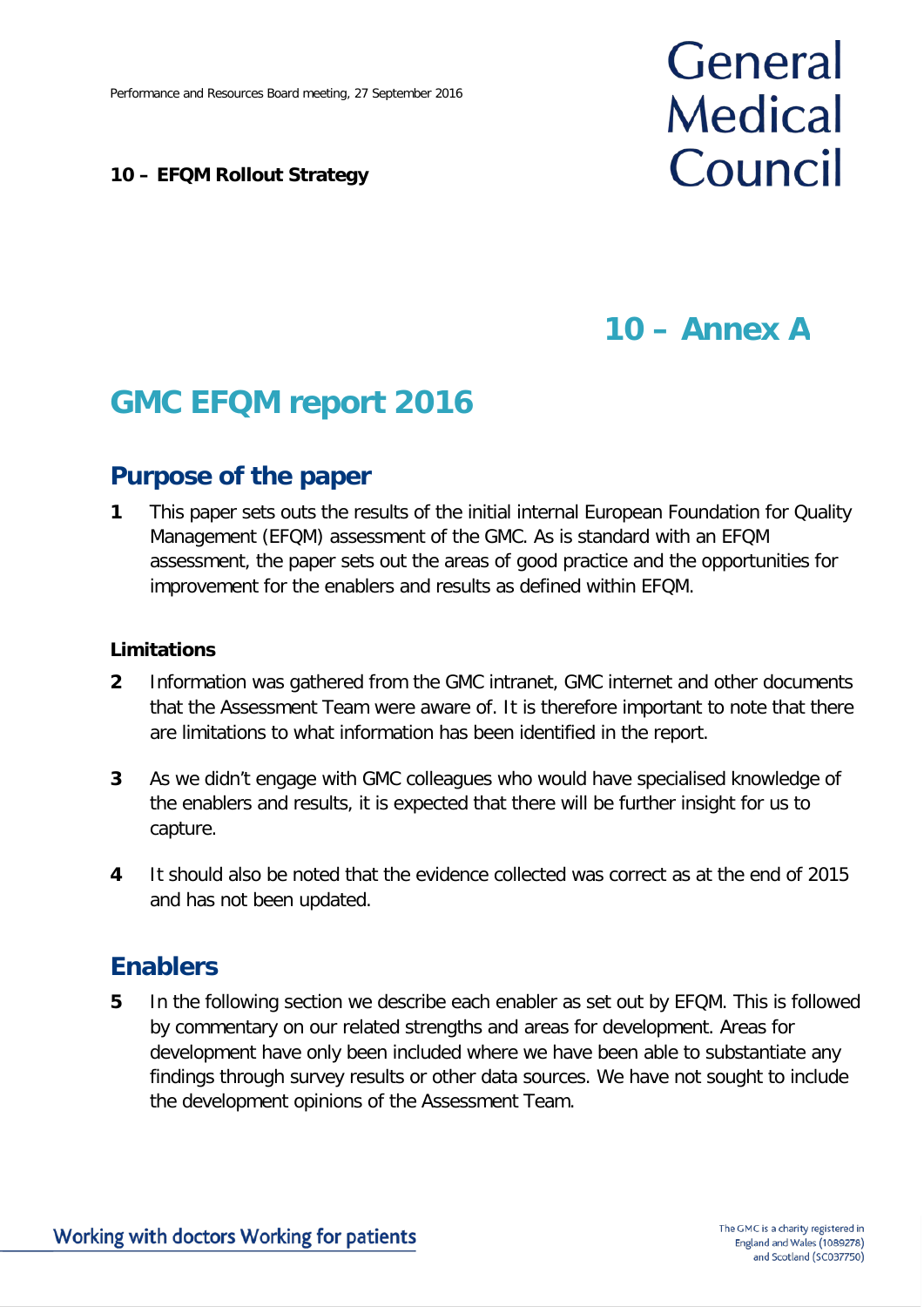#### **Leadership**

#### EFQM criterion definition

**6** The first enabler is leadership. The criterion is broken down into the five parts and is described by EFQM as:

Excellent organisations have leaders who shape the future and make it happen, acting as role models for its values and ethics and inspiring trust at all times. They are flexible, enabling the organisation to anticipate and react in a timely manner to ensure the ongoing success of the organisation.

**Part 1a** – Leaders develop the mission, vision, values and ethics and act as role models.

#### **Strengths**

- The purpose of the organisation is clearly stated within the Medical Act. How this purpose is delivered is in-turn laid out in the corporate strategy and the strategic aims. These are directly linked to the corporate values.
- The leadership structure is well defined, highly visible and is underpinned by the code of conduct in the company handbook.
- Change is led through structured frameworks with clear goals and objectives.
- The organisation's *values* have been developed in consultation with all staff. They are effectively communicated and there is evidence that staff are generally aware of the corporate values.
- The values are integrated into the performance management system and all staff are required to evidence how they support the delivery of the values.
- **No invest in our leadership through bespoke training courses.**
- An annual research report which brings together a view of the organisation's research is reviewed by the Strategy and Policy Board (SPB).

**Part 1b** – Leaders define, monitor, refine and drive the improvement of the organisation's management system and performance.

- **There are established governance systems in place and process performance is** reported locally, to the executive and Council through formal reporting. The main review mechanism is through the Performance and Resources Board (PRB).
- **Performance targets are set for all key processes. There is an emphasis on meeting** those targets agreed with our external regulator. Where targets are not achieved, appropriate escalation methods are in place.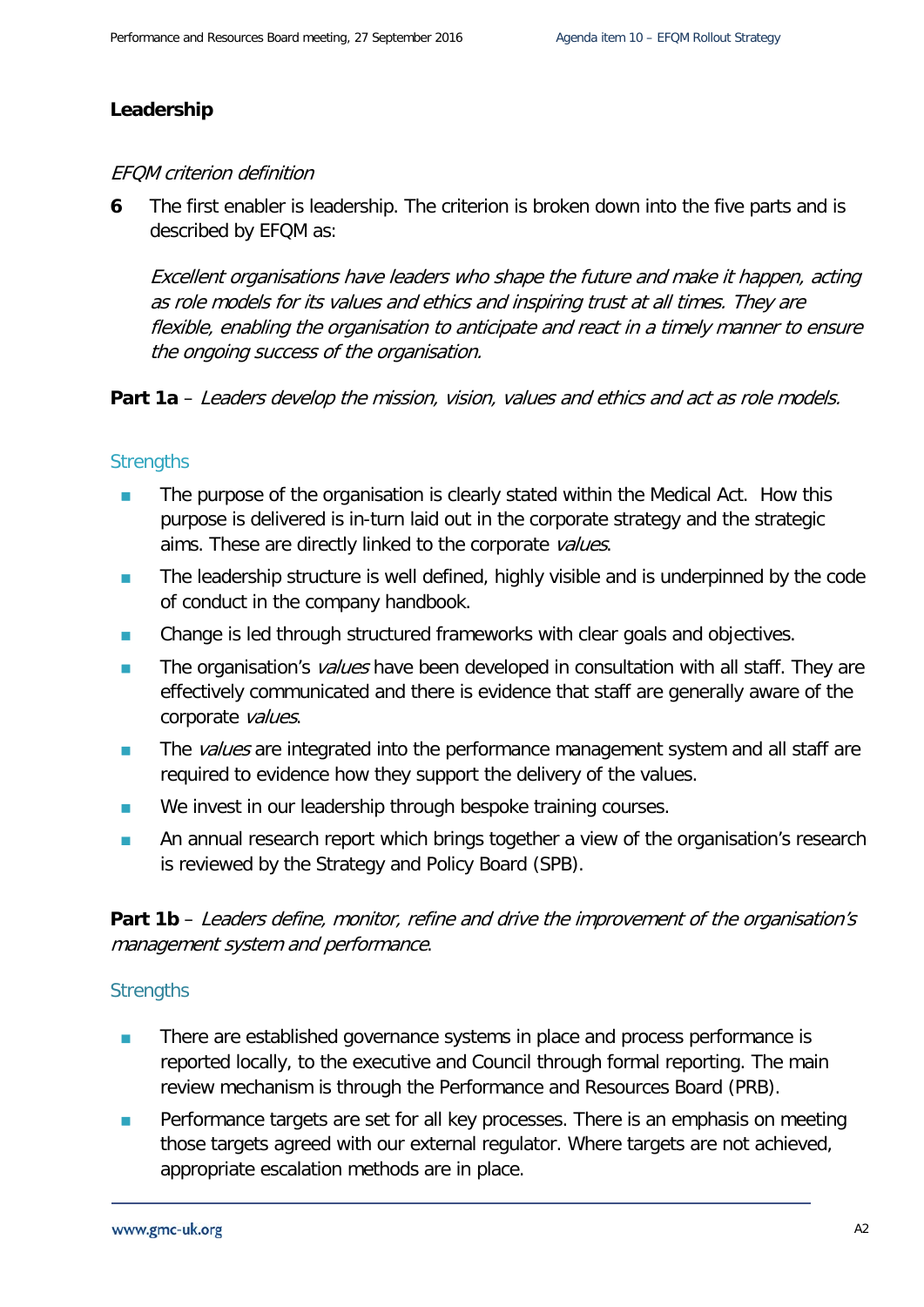- **A** standardised approach to continuous improvement (CI) and quality assurance (QA) has been developed and is being introduced. CI projects are underway and a QA strategy has been developed.
- **The organisation's performance management includes the monitoring of risks,** financial management, corporate complaints, staff recruitment and retention.
- **EXECHANGES** Changes to policies and procedures are reviewed through PRB and the Strategy and Policy Board (SPB).

Part 1c – Leaders engage with external stakeholders.

#### **Strengths**

- We engage widely with external stakeholders through many different forums.
- **Formal consultations are in place as part of our policy development processes.**
- **SPB** uses information and feedback collected from external stakeholders to inform GMC policy development.
- **There are a wide range of mechanisms in place for engaging with stakeholders and** recording the information gathered.

**Part 1d** – Leaders reinforce a culture of excellence with the organisation's people

#### **Strengths**

- The work of the staff is recognised through the Valued Awards scheme.
- The pay and benefits systems rewards staff for exceeding their objectives.
- **Efficiency targets are set and monitored throughout the year. Best practice is shared** across the organisation through the Efficiency Sub-group.
- **The CI programme includes communications aimed at improving CI awareness and CI** project leader training is available to all staff.
- **Through engagement in activities such as IAMRA and the GMC conference, leaders** provide an external message of a culture of excellence. The GMC strives to be a leading medical regulator.

**Part 1e** – Leaders ensure that the organisation is flexible and manages changes effectively.

#### **Strengths**

 The organisation has helped met the challenge of maintaining, and where possible reducing its cost base through the development of the change programme. The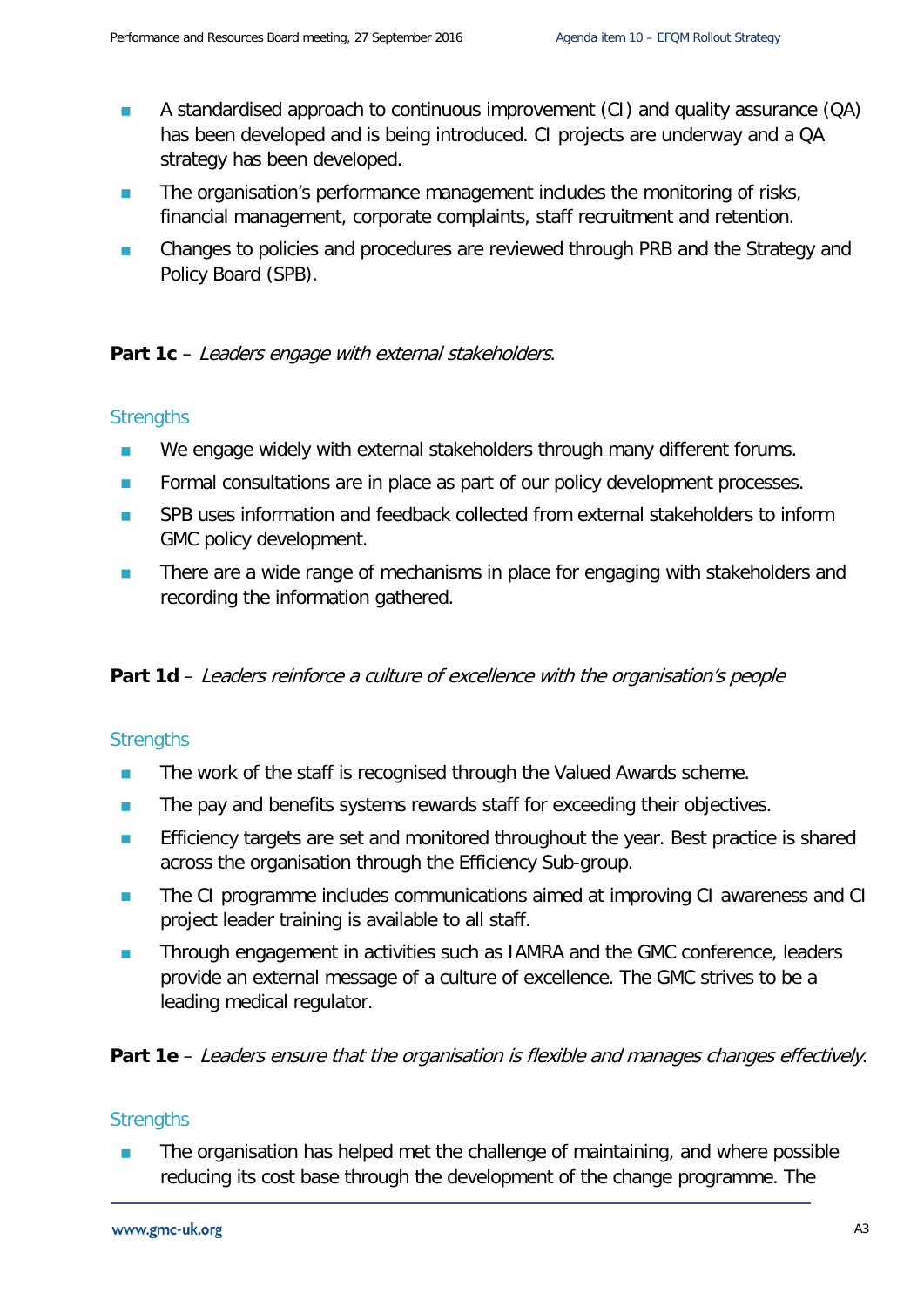change programme consists of five portfolios: reducing costs; income generation; innovation; working smarter; organisational design and capability.

- **Each portfolio focus is sponsored by senior management and consists of a number of** managed projects.
- **Project methodologies are in place for projects. Full programmes are set-up, where** required, with the appropriate governance arrangements. An example being the management of the organisational wide change programme, this included workstreams such as communications and facilities.
- The centralisation of some teams such as CI enables has reduced directorate's dependency on their own internal resources and has provided greater flexibility to meet business demands.

## **Strategy**

**7** The second criteria is strategy. This is broken down into the four parts and is defined as:

Excellent organisations implement their Mission and Vision by developing a stakeholder focused strategy. Policies, plans, objectives and processes are developed and deployed to deliver the strategy.

**Part 2a** - Strategy is based on understanding the needs & expectations of both stakeholders and the external environment

- The GMC corporate strategy (2014 to 2017) has been developed with significant involvement of external stakeholders. The GMC also has significant resource invested in an intelligence unit that seeks to collect and analyse external information.
- We have also developed a series of complementary strategies. These include our customer services strategy, digital strategy and data strategy.
- **The customer services strategy is about proactively providing a better experience for** everyone that we deal with, both internally and externally.
- The data strategy sets out how we can use our internal data and external data sources more intelligently to become a better regulator.
- **The digital strategy is about making the best use of online technology to support our** processes and our communications.
- We deliver consultations as part of our policy development, ensuring that we engage with our stakeholders.
- We manage liaison groups that contribute to the collective intelligence of the organisation.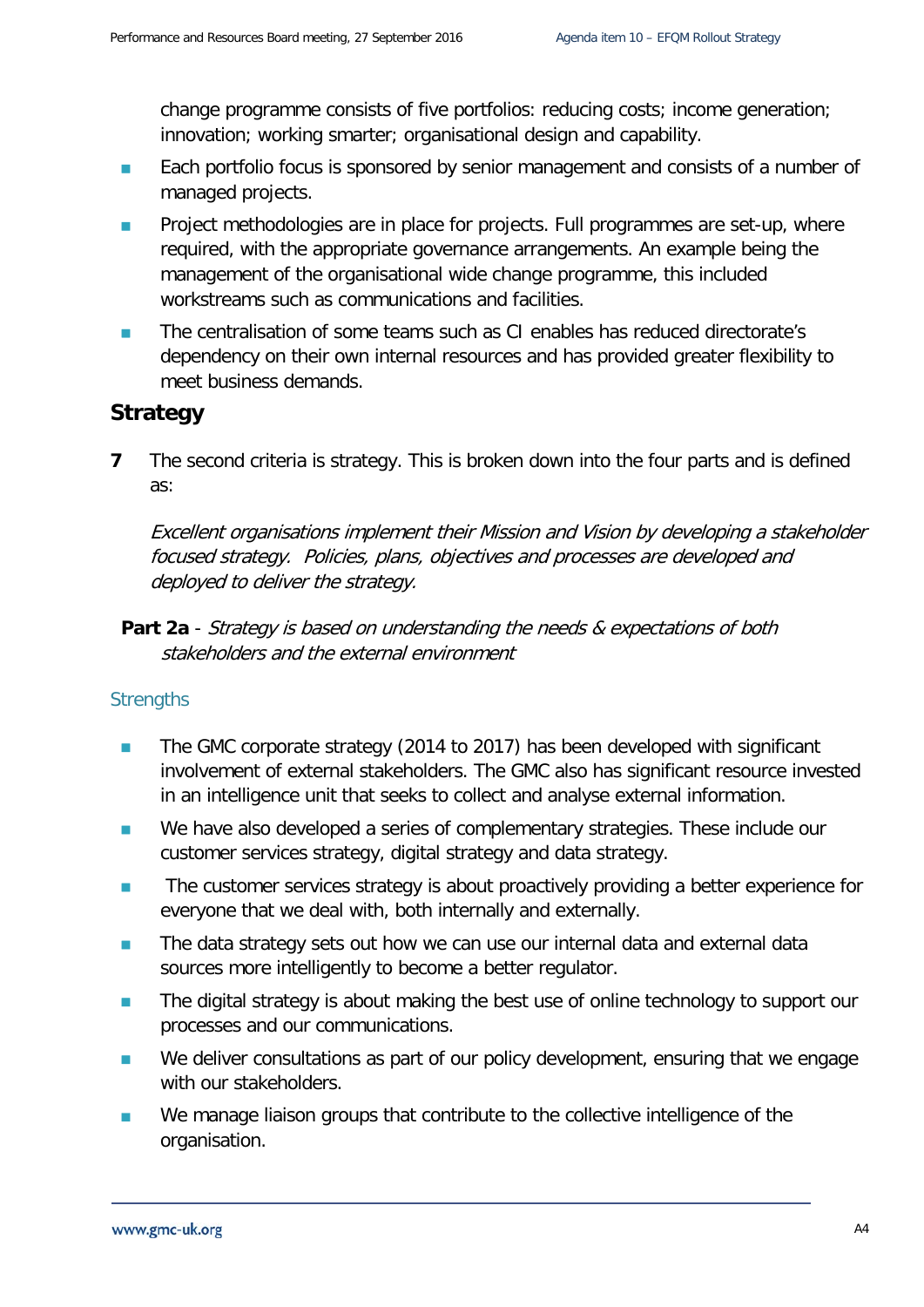- **Operational teams are involved in the development of our strategies to ensure they** are deliverable within the desired timeframes and budgets.
- **A policy forum has been created to share policy ideas across the organisation and** deliver improvements to the policy development process.
- We undertake consultations as part of our policy development and implementation. These have included consultations on our publication and disclosure policy and medical student professional values.
- We are developing a UK medical licensing assessment.
- We have a dedicated European and International team that manages the GMC's relationships with overseas regulators, European institutions (such as the European Commission) and international organisations. We engage with European decision makers to influence and contribute to European policy and legislation.
- We collect hard and soft intelligence through the Regional Liaison Service, the Employer's Liaison Service and the devolved offices.
- **Number 20** Working closely with Medical Schools, Royal Colleges and Local Education and Training Boards/Boards we monitor the external educational environment.

#### **Part 2b** - Strategy is based on understanding internal performance and capabilities

#### **Strengths**

- Internal process performance is closely monitored and assessments are made as to our ability to deliver against our strategic goals. PRB formally review organisation performance. Where concerns about performance are raised, mitigations actions are identified and documented.
- **As part of our QA strategy we undertake process maturity assessments. This helps us** to identify where we should focus our process development resources.
- We work closely with partner organisations in the delivery of our strategic goals. For example working with Education partners in the delivery of our Data Strategy.
- We regularly review and refresh the technology required to support the delivery of our strategy. This has included the development of our information portals for doctors and stakeholders (GMC Online and GMC Connect).
- **The PSA report allows for a comparison of our performance against other medical** regulators.

#### **Part 2c** - Strategy and supporting policies are developed, reviewed and updated

- We have an established four year strategy running from 2014 to 2017. This strategy is refreshed every four years and development of the next strategy will start in 2016,
- The organisation's strategic goals are clearly set out and all personal objectives must be linked to one of these strategic objectives.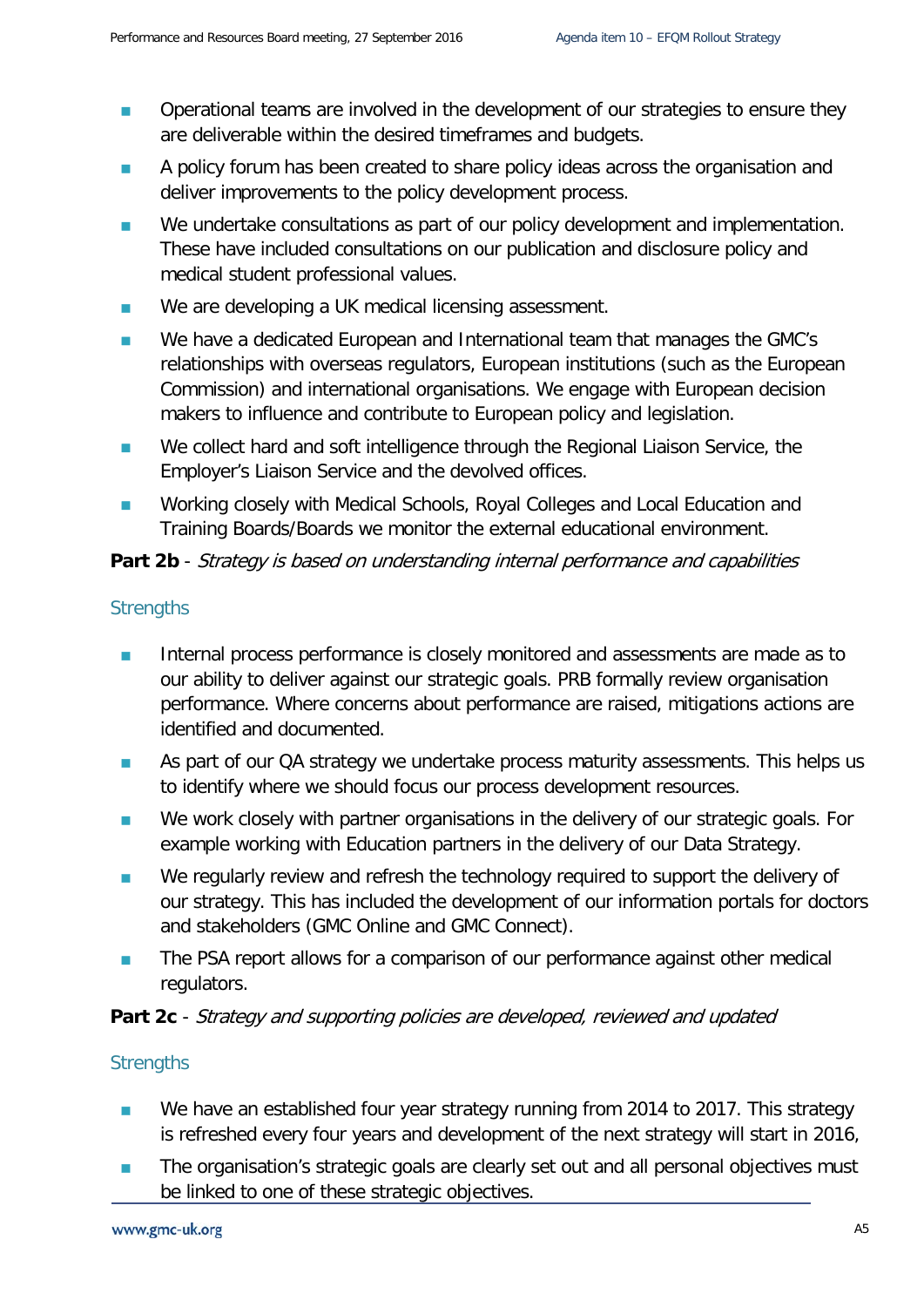- **Policies are developed through specific policy development teams and reviewed** through a robust governance framework, including potential approval by the SPB and Council.
- **The delivery of our strategic goals is monitored through internal boards and Council.**
- **Local and organisational risk logs are maintained.** These include risks relating to the delivery of our strategic goals.

#### **Part 2d** - Strategy and supporting policies are communicated, implemented and monitored

#### **Strengths**

- The delivery of the strategic goals is supported by comprehensive business planning. The plan includes business as usual goals and projects. The business plan is monitored centrally on a monthly basis.
- We report our performance to the PSA and receive feedback on our delivery against our regulatory objects. The report also enables us to compare GMC performance to that of other medical regulators.
- **As part of the business planning process, an assessment of our ability to deliver our** plan is reviewed from a financial and technological perspective.

### **People**

**8** The third enabler is people. This is broken down into five parts and is described by EFQM as:

Excellent organisations value their people and create a culture that allows the mutually beneficial achievement of organisational and personal goals. They develop the capabilities of their people and promote fairness and equality. They care for, communicate, reward and recognise, in a way that motivates people, builds commitment and enables tome to use their skills and knowledge for the benefit of the organisation.

**Part 3a** - People plans support the organisation's strategy

- Our People Strategy sets out how our plans and priorities as an employer, and how we can support staff to contribute to our success.
- **Periodical we undertake an exercise where we identify key staff. We then identify** how we can mitigate the risk to the organisation of these staff leaving. This may include succession planning, cross skilling and process redesign.
- We have a staff Performance and Development process where objectives are linked to the organisation's strategic aims or core regulatory functions.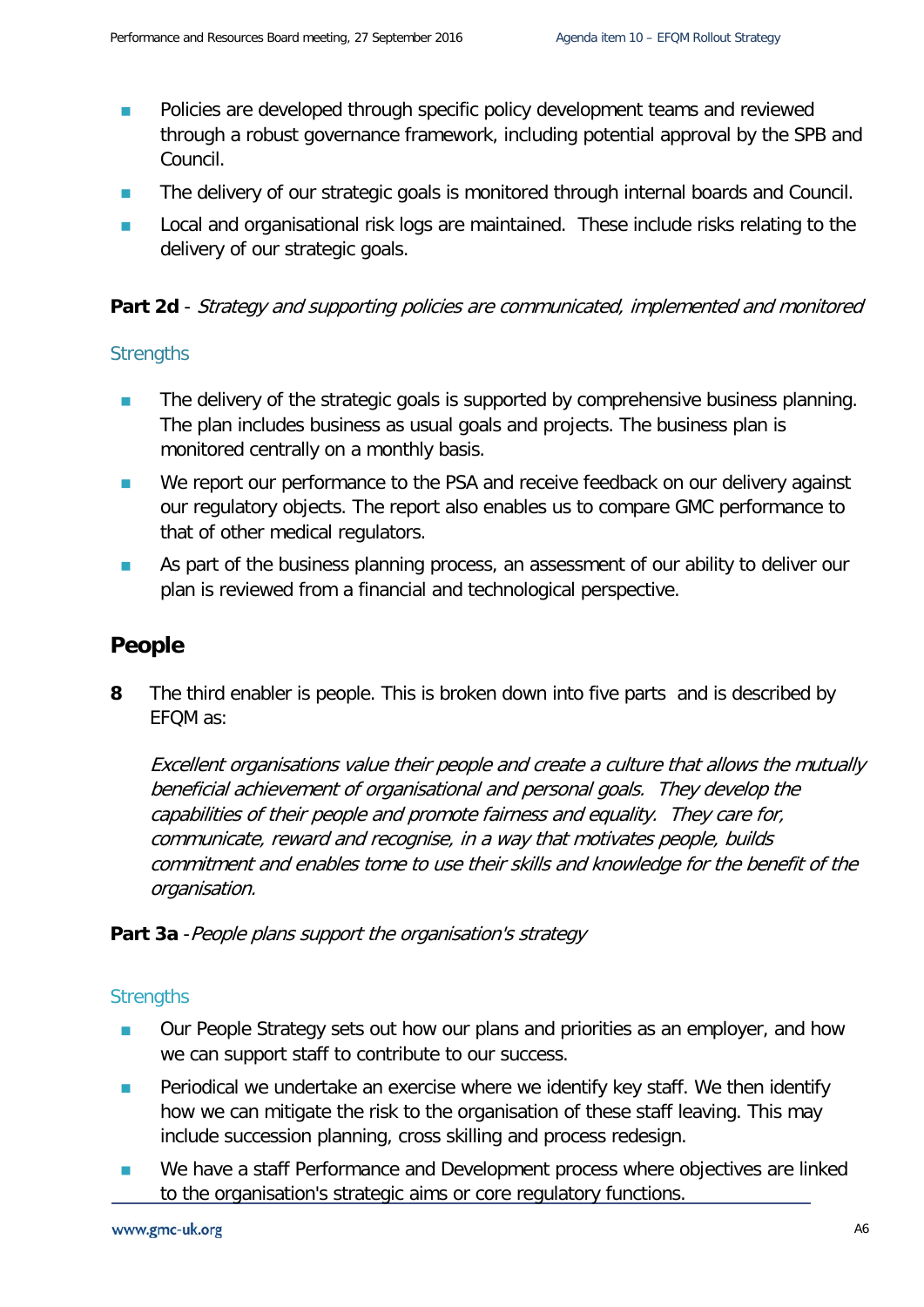- **EVERY TWO YEARS A STAFF SURVEY IS CONDUCTED TO SEEK FEEDBACK FROM STAFF TO IMPROVE** issues such as how we support career development, how we manage change, the way we work, our leadership and management styles and our HR policies and benefits.
- We have a Staff Forum which is a two way communication mechanism between staff and the SMT. This is a forum where ideas, suggestions and changes can be communicated and discussed.
- **There are a range of learning activities, schemes, initiatives and tools available to** staff to aid career development. This includes training, mentoring, management development and career development loans.

#### **Part 3b** - People's knowledge and capabilities are developed

#### **Strengths**

- Our leadership, Head of Section (HoS) and Step into Management programmes are designed to support professional development, help build on current knowledge and skills, enhance management competencies and behaviours. There is also 360 feedback for managers, mentoring and shadowing schemes, toolkits and 'skill pills'.
- **There are a range of learning activities, schemes, initiatives and tools available to** staff to aid career development. Including 'skill pills' for managers, Access to Training policy, L&D Surgery sessions, career development loans, mentoring and shadowing.
- In 2011 the GMC introduced an Apprenticeship Scheme as a way of offering young people an opportunity to gain a vocational qualification at the GMC.

#### Development areas

**9** The results of the 2015 Staff Survey highlighted that staff felt that the GMC could do more to provide opportunities to work in different areas and to network and share ideas with people from other parts of the GMC.

#### Part 3c - People are aligned, involved and empowered

- Employees are encouraged to participate in continuous improvement (CI) activity.
- **Process guidance sets out staff roles and responsibilities. This helps to empower staff** to deliver their work.
- The Social Committee develops and supports staff social groups across the GMC so that all staff have the opportunity to get involved in a range of social activities.
- **The Internal Communications team regularly run consultations with staff to get their** input on a range of initiatives.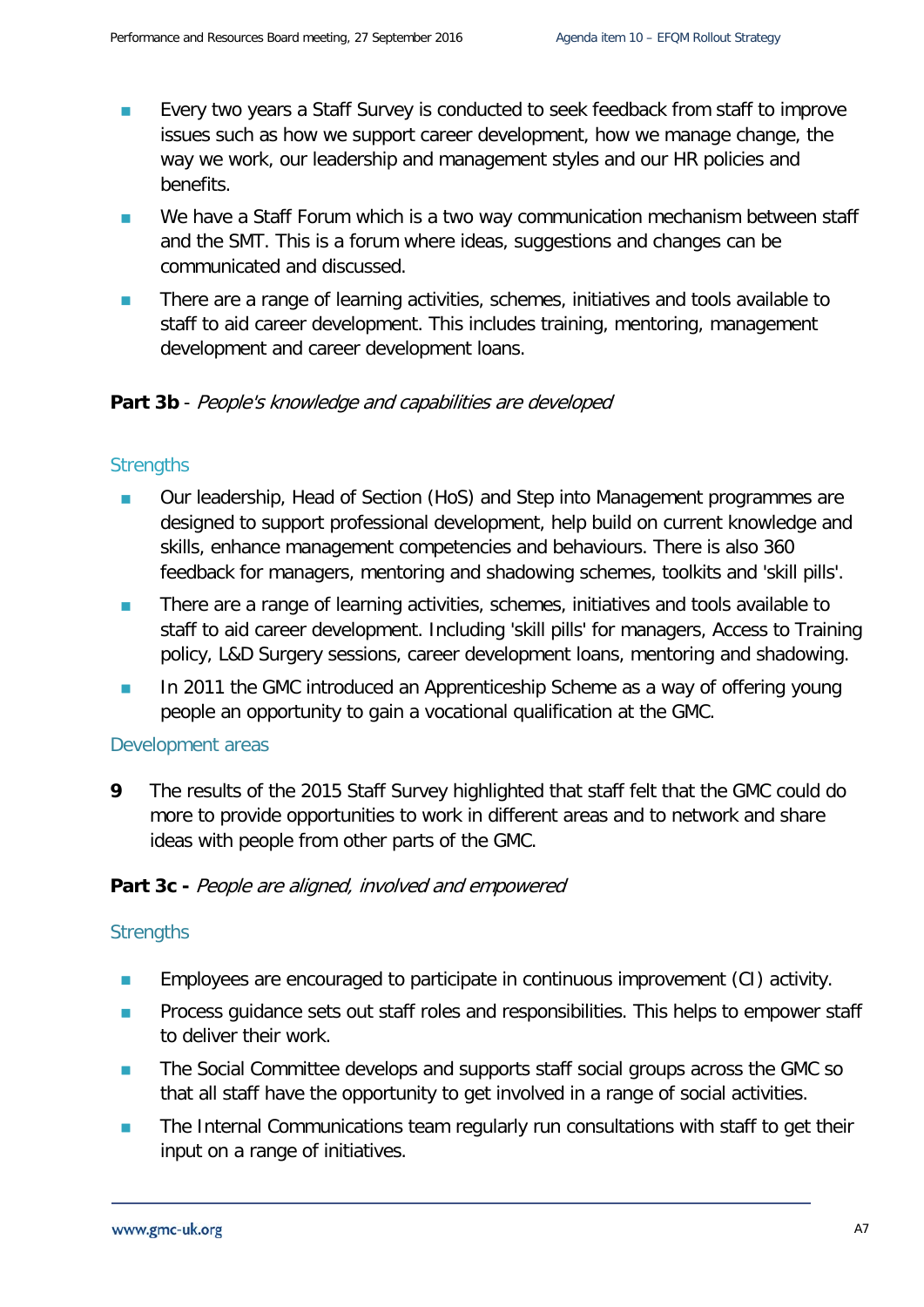- **Brown bag lunches give staff the opportunity to meet senior management and** industry experts to discuss aspects of our work, ask questions and have ideas heard.
- **The Relationships and Campaigns team are a dedicated resource, responsible for** scheduling, planning and co-ordinating the delivery of external communication and engagement activity. Through a relationship management system they ensure the organisation is engaging in the right way, at the right time with key stakeholders to support our corporate objectives.

#### **Part 3d** - People communicate effectively throughout the organisation

#### **Strengths**

- **A** number of communication channels exist within the organisation. These include: Inside Info, In Touch, GMC People, Webcast, Cascade, directorate meetings and afternoon tea with directors.
- **Communities of practice and networks have been set up to encourage and share best** practice across directorates. For example, Policy Network, Dater Users Network, Admin Support Network.

#### Development areas

- **The 2015 Staff Survey revealed that staff think we can improve the processes by** which staff make their views known to senior management
- **There are inconsistencies in the approach directorates take in communicating** messages. The staff survey also revealed that staff think directors could do more to interact and communicate well with staff.

#### **Part 3e** - People are rewarded, recognised and cared for

- All employees are eligible for an annual pay award based on their end of year review grading. The pension scheme includes a pension, an option to take a tax-free cash sum, and death-in-service benefits. There are a number of other schemes available to staff, including Childcare vouchers, season ticket loans, GMC discounts and a cycle to work scheme.
- **There are multiple flexible working arrangements to allow staff flexibility and promote** a healthy work life balance. These include a flexible working hour's policy, scheduled home working and a range of leave and carer's policies.
- **All staff are eligible to join the Private Medical Insurance scheme, have regular Health** Screens, and be refunded the cost of an annual eyesight test.
- **There is also an Employee assistance programme which offers confidential** counselling and information to employees and their immediate family members.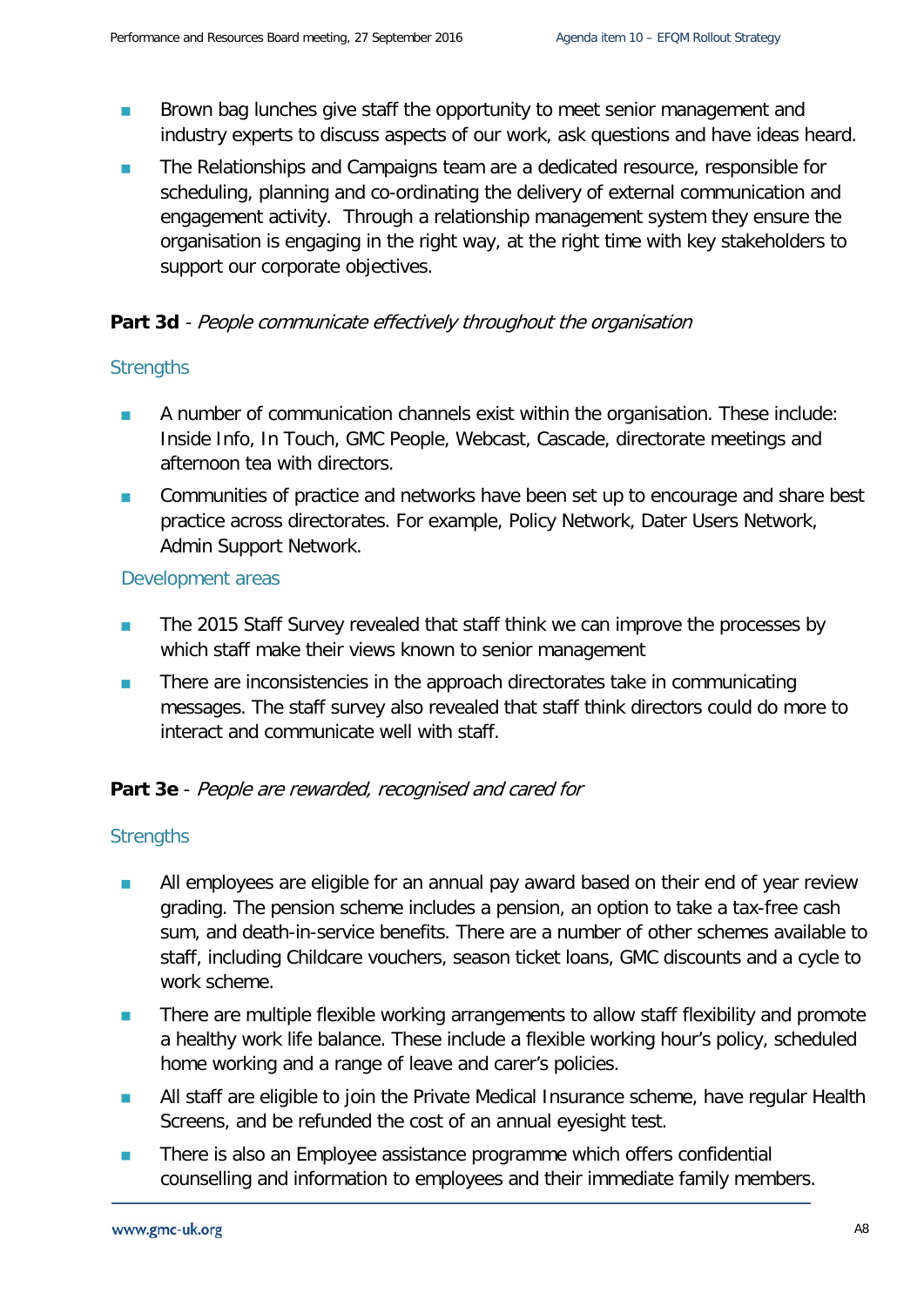- The Valued Recognition Scheme enables line managers (level 3 and above) to recognise exceptional contributions by nominating individuals or teams to their Director for a reward. Nominations and rewards can be presented throughout the year.
- The Valued Awards provide all staff with an opportunity to nominate a colleague or team for their outstanding contribution. These nominations are considered by a panel, chaired by the COO and representatives from the Staff Forum. Awards will be presented at the Valued Awards event at the end of the year.
- **The Equality and Diversity policy sets out how we are meeting our aim of being a fair** regulator and a fair employer. Our dignity at work policy gives everyone the right to be treated with dignity and respect. In addition to these policies, we have an annual wellbeing week for staff and support and promote awareness of events such as Pride festival, International Women's day, LGBT history month and Human Rights day.
- We have launched a number of initiatives to support equality and diversity of our external stakeholders, including vulnerable witnesses, patient support team, unrepresented doctors' review, suicides review.
- **The Social Committee regularly organise activities to raise money for charities.**

### **Partnerships and Resources**

**10** The fourth enabler is partnerships and resources. This is broken down into four parts and is described by EFQM as:

Excellent organisations plan and manage external partnerships, suppliers and internal resources in order to support their strategy, policies and the effective operation of processes. They ensure that they effectively manage their environmental and societal impact.

#### **Part 4a -** Partners and suppliers are managed for sustainable benefit

- **Communication and engagement takes place with the media, politicians and our key** interest groups across all parts of the UK and internationally to ensure our work is represented accurately. We seek to positively influence legislation and policy debates with the goal of enhancing patient safety.
- **The Regional Liaison Service (RLS) allows us to listen and understand the needs of** doctors, patients, medical students and other groups across England.
- Strategy and Communications are responsible for scheduling, planning and coordinating the delivery of the GMC's external communication and engagement activity.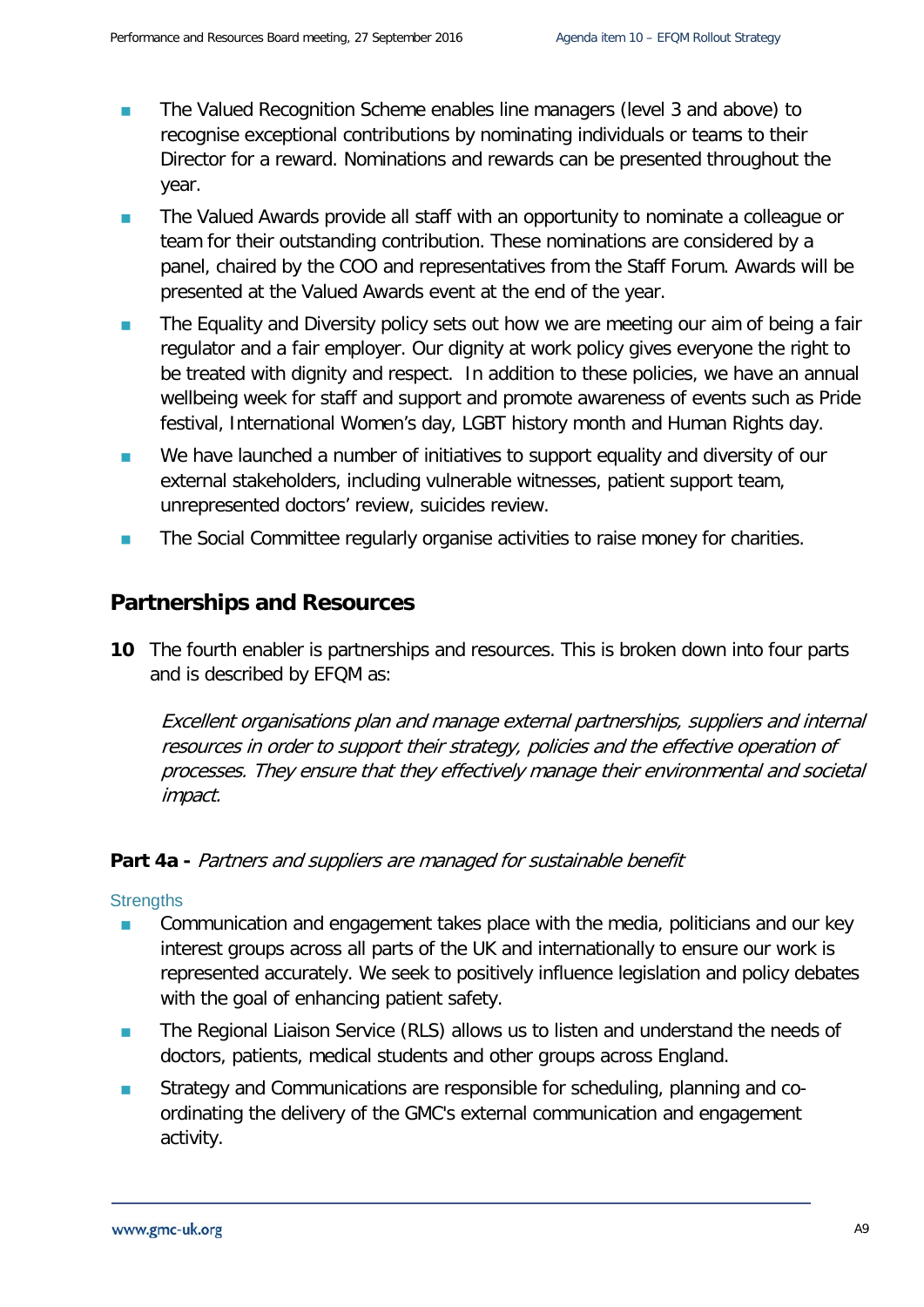- We carry out consultation exercises for a variety of reasons. In some instances, legislation (including the Medical Act 1983) requires us to consult. In other examples we may be looking to revise our rules, guidance, or operational policies.
- As a public sector body, procurement activity in the GMC is subject to the Public Contracts Regulations 2015 and we also have a GMC procurement policy.

#### Part 4b - Finances are managed to secure sustained success

#### **Strengths**

- The annual budget sets-out overall income, revenue and capital expenditure, allocations to directorates and projects, proposed fee levels and impact on reserves. Medium term financial forecasts are prepared annually. They cover a three year period and forecast likely expenditure, income and reserves over the period
- Senior managers ensure draft budgets reflect aims and objectives in the annual business plan. Draft budgets are scrutinised by Performance and Resources Board, Chief Operating Officer and Chief Executive, and are finally approved by Council.
- We regularly review our fees policy, adapting to the needs of the organisation and the doctors.
- An investment policy is in place to generate the best financial return within a defined level of risk.
- We have developed and implemented a procurement policy.
- **The GMC holds funds to provide working capital, fund any risks that materialise,** provide flexibility to respond to new initiatives and opportunities, and to manage the time lag in increasing/decreasing income.

#### **Part 4c -** Buildings, equipment, materials and natural resources are managed in a sustainable way

- We maintain a business continuity plan and Health and Safety policies; details of which are available on our intranet.
- The Director of Resources and Quality Assurance is responsible for maintaining a fixed asset register. Disposal of assets is in accordance with procedures laid down by the Director of Resources and QA. The Investments sub-committee ensures the management of assets is consistent with the Investments Policy set by Council.
- The Green Group meets to discuss and identify new ways to reduce our carbon footprint as an organisation by; increasing the percentage of waste we send for recycling, reducing the resources we use and encouraging the use of sustainable resources.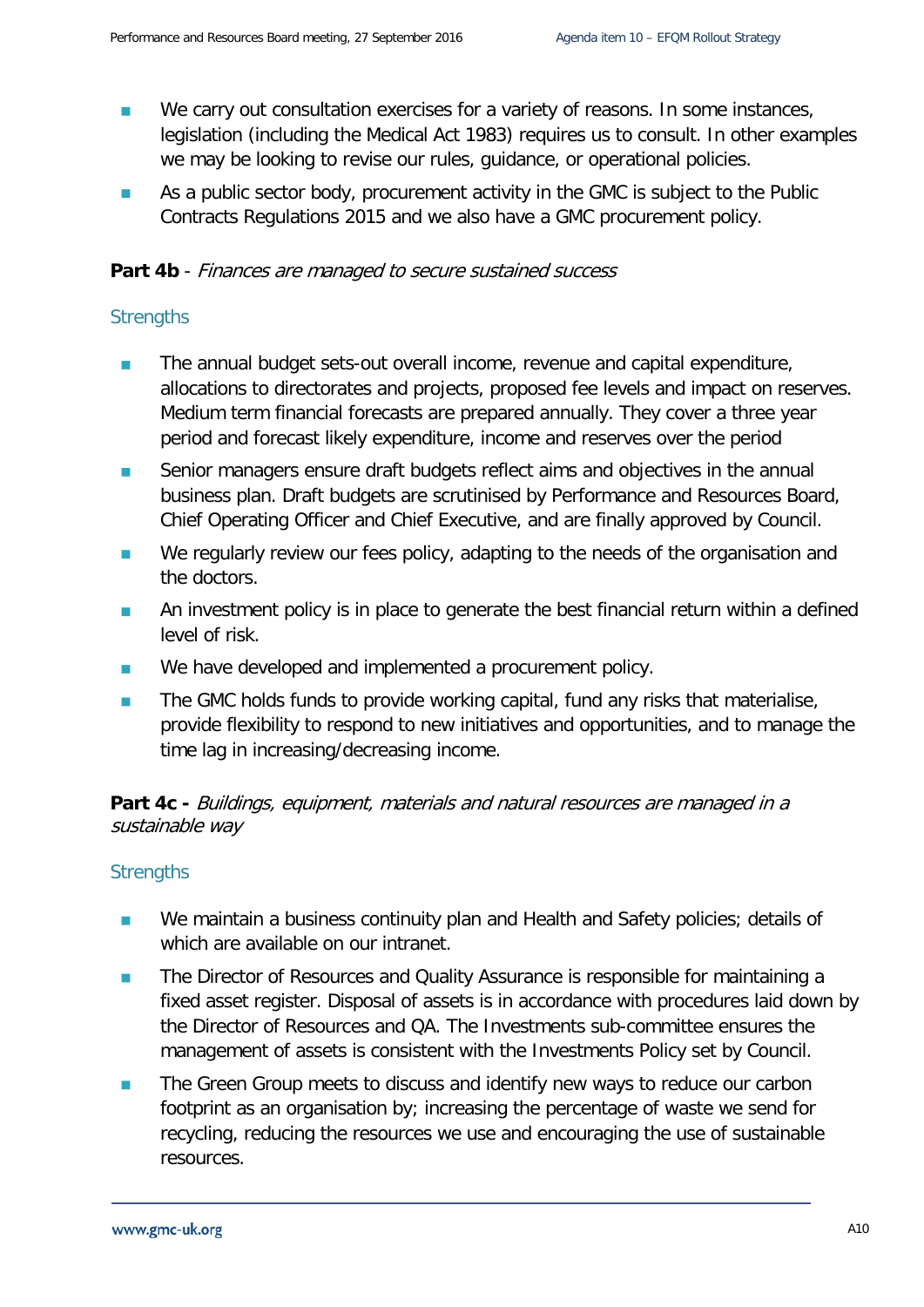#### Part 4d - Technology is managed to support delivery of the strategy

#### **Strengths**

- The Enterprise Systems team, are responsible for the development and support of the strategic business systems that are used across the GMC. The team work closely with representatives from operational teams to design and develop appropriate technical solutions.
- **SLAs are in place for all business critical systems.**
- **The equipment provided to staff and the supporting infrastructure enables flexible** working both on and off site.
- Systems are in place for the secure transfer or information between the GMC and our stakeholders.
- We are reviewing how we externally share information we hold about doctors.
- **Applications are being developed to provide information and services to stakeholders.**
- An online portal has been developed for doctor to undertake processes such as completing the National Training Survey.
- Technology supports the delivery of the National Training Survey, providing results from the survey quickly and with an interactive reporting tool.

**Part 4e** - Information and knowledge are managed to support effective decision making and to build the organisation's capability

- **The Chair and Chief Executive's support team are responsible for ensuring the Chair** and Chief Executive receive best advice and support to lead the organisation. They are also responsible for ensuring that there is a good flow of information across the executive team and with key external stakeholders.
- **SPB** is an advisory forum for the Chief Executive. It is outward looking, focusing on the GMC's strategic aims and policy developments, and their impact on our key interest groups.
- **The Performance and Resources Board is an advisory board for the Chief Operating** Officer and complements the outward focus of SPB, concentrating on the work required for the GMC to achieve its purpose.
- The GMC intranet is available to all staff and includes access to information about the work of all corporate policy documents, many directorate/team work instructions and is used to communicate news and information corporately, and at directorate and team level as appropriate.
- **The Intelligence and Insight Unit provides GMC wide insight and intelligence relating** to GMC, doctors, and external environment. Our programme of research helps shape policy and decision making across the GMC. A range of resources and publications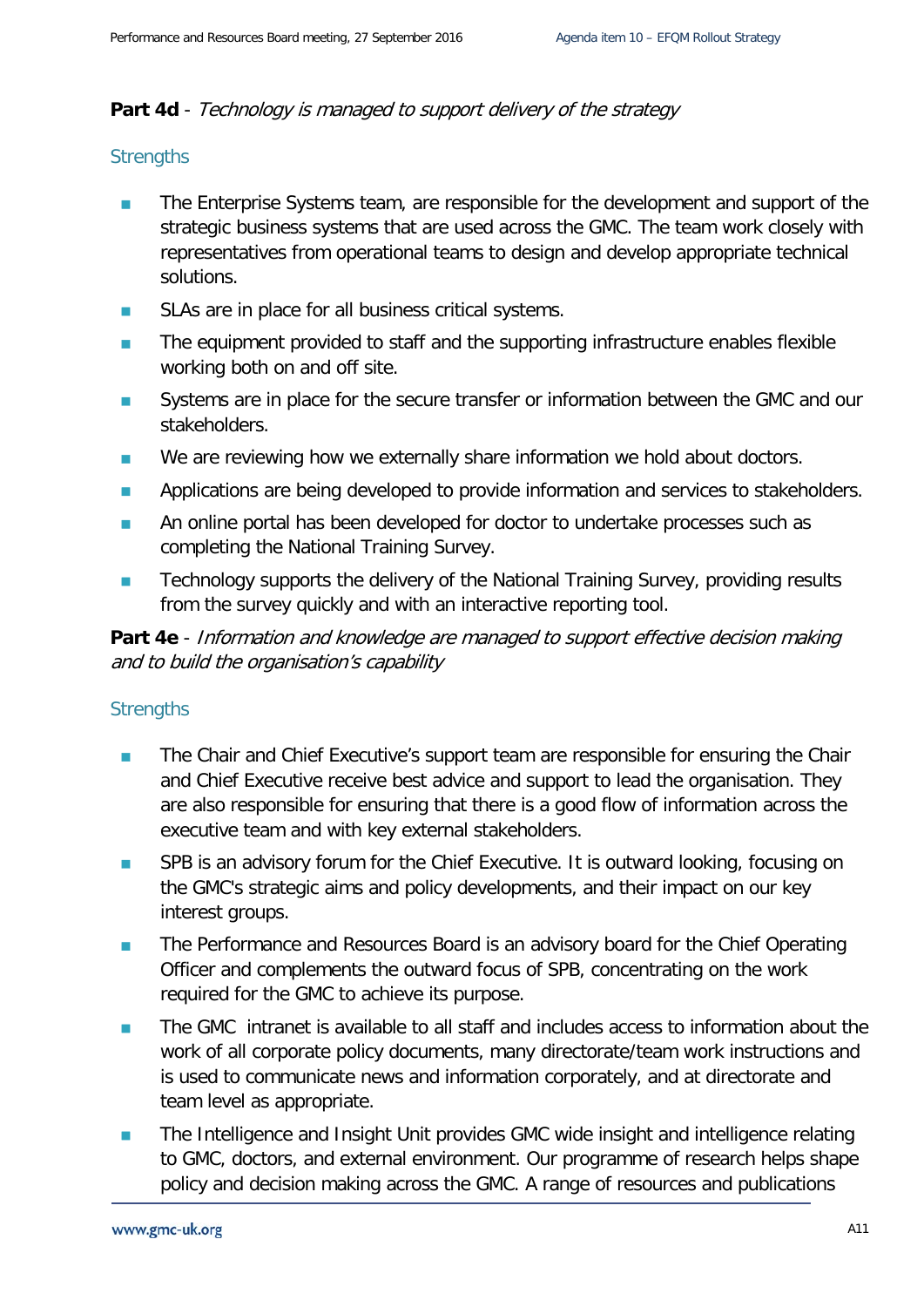exist that give insight and analysis of current medical practice, including the State of Medical Education and Practice in the UK report.

**Information security policies and processes have been awarded ISO27001** certification.

#### **Processes, products and services**

**11** The fifth enabler is processes, products and services. It is broken down into five parts and is described by EFQM as:

Excellent organisations design, manage and improve processes, products and services to generate increasing value or customers and other stakeholders.

**Part 5a** – Processes are designed and managed to optimise stakeholder value

#### **Strengths**

- **The organisation has a detailed Corporate Strategy and business plan spanning the** whole organisation.
- We continually review and develop policies that underpin our processes and purpose. These are reviewed through the SPB. An example is guidance on professional duty of candour.
- **All operational process owners have responsibility for the development and** improvement of their processes. They are expected to account for the performance of the processes at a number of governance boards, including the PRB, and the SPB.
- **Performance of the regulatory functions of the GMC is reported both internally and** externally to the Professional Standards Authority for Health and Social Care. Internally, performance measures are scrutinised as part of the Operational Performance and Risk Review at the PRB.
- We have undertaken a review of corporate complaints and are seeking ISO accreditation.

#### **Part 5b** - Products and services are developed to create optimum value for customers

- We have a published Customer Strategy that is about proactively providing a better experience for everyone that we deal with, both internally and externally.
- We have a planned programme of consultation and publish details of these consultation exercises with stakeholders on its website.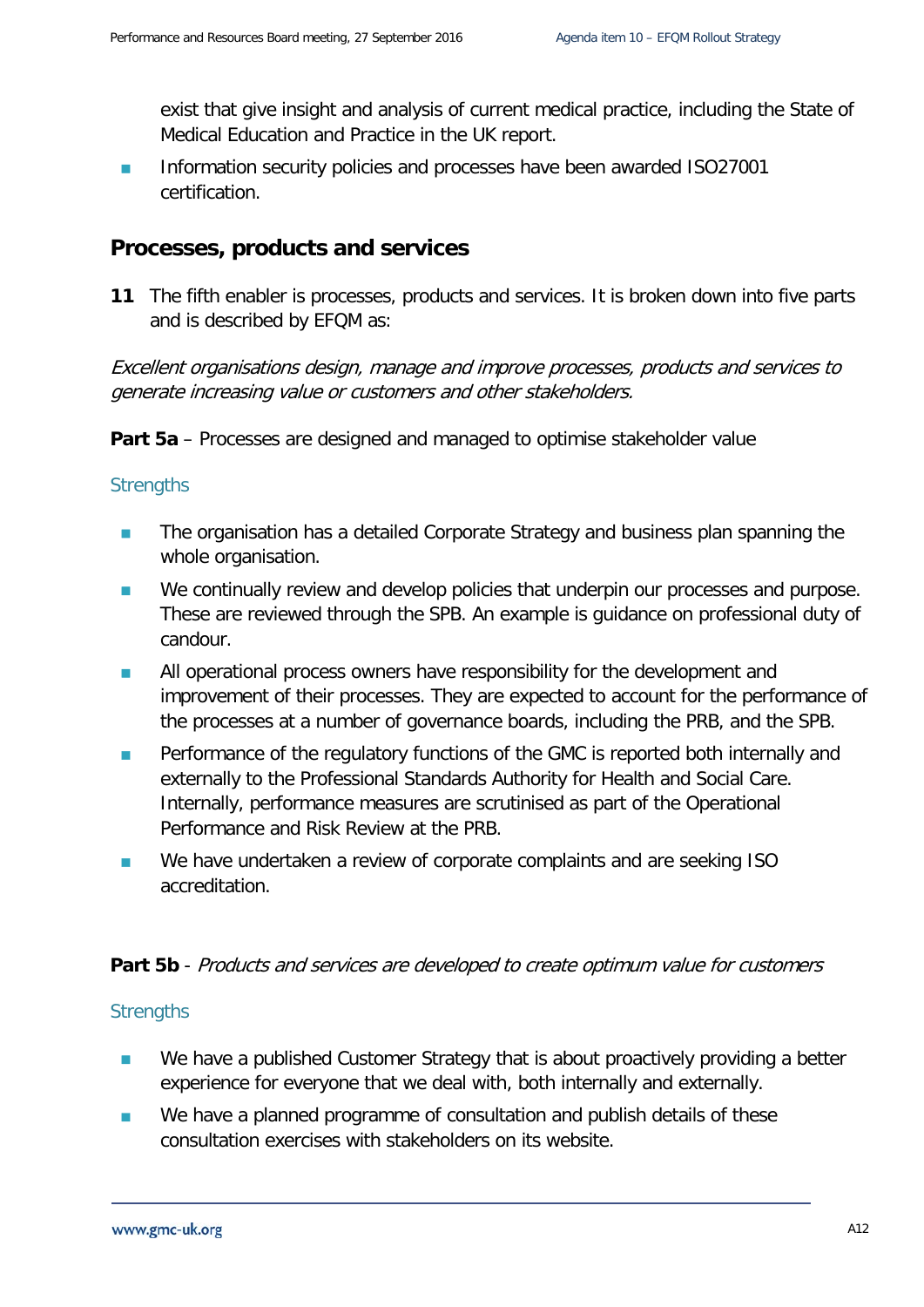- The GMC internet provides information to doctors, the public and stakeholders about all functions of the GMC including details and access to applying for registration, making complaints to Fitness to Practise, accessing publications and consultations.
- The website includes extensive guidance for doctors and patients interacting with the GMC.

#### **Part 5c** - Products and services are effectively promoted and marketed

#### **Strengths**

- We are developing GMC Services. As the medical regulator we have expertise in a number of areas which puts us in a strong position to provide services for other organisations. GMC Services brings potential to generate new sources of revenue and help raise the standards of medical education, training and regulation in other countries.
- **The GMC has a number of dedicated communications teams who are responsible for** developing marketing strategies, and for communicating the effectiveness of the products and services offered.
- **In 2014 we undertook a Chief Executive Steering Group survey. This included** comparison of data from other regulators on number of registrants, complaints and serious outcomes.

#### Part 5d - Products and services are produced, delivered and managed

#### **Strengths**

- The organisation's key processes are supported by detailed guidance, each with a recognised process owner and the details of the effective management of the processes are regularly reported to internal governance structures.
- The information systems include detailed measurement dashboards that support the management of many of our products/services. Real time information can also be sought from the information system work queues.
- **The GMC has a Human Resources People Strategy which details how issues of** resourcing are planned and managed.

#### **Part 5e** - Customer relationships are managed and enhanced.

#### **Strengths**

 We provide a high level of service through the Contact Centre. The Centre responds to over 190,000 calls and 100,000 emails a year.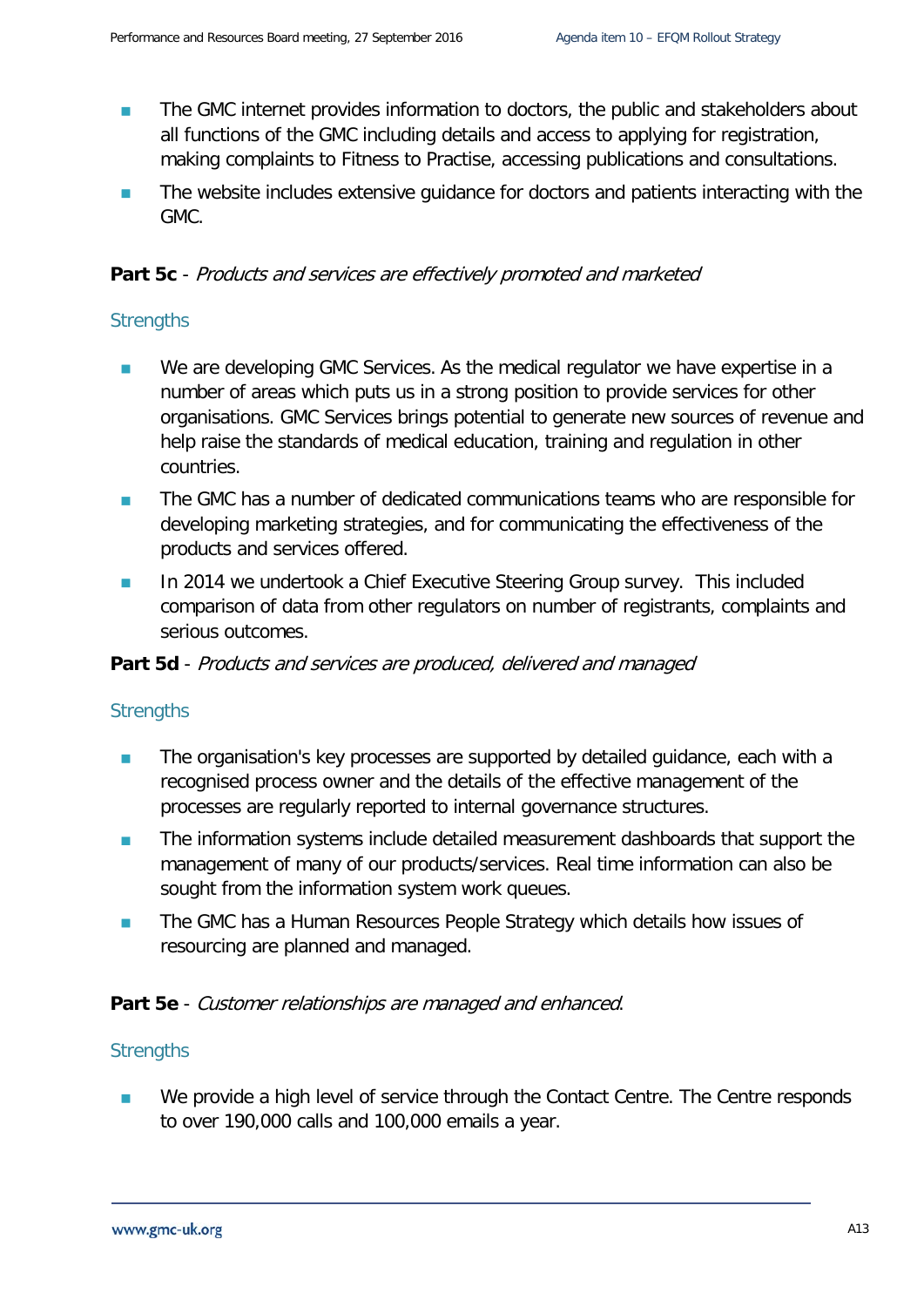- **The Employer Liaison Service has been set up to facilitate closer working relationships** between the GMC and Healthcare partners. The team focuses on matters relating to fitness to practise and revalidation.
- **The devolved offices lead on our relationships and activity in Northern Ireland,** Scotland and Wales. They both provide and capture local insight, intelligence and analysis that is specific to those countries. This function helps ensure that the GMC's policies and services are informed by the needs of the four countries.
- **The GMC has a number of resources it can call upon to manage relationships with** customers, and who have, as a core function, responsibility for ensuring that the GMC understands the needs of its differing customer groups.
- Our customer complaints process is modelled on ISO 10002 international standards and in January 2016 we achieved certification.
- We have reviewed the role of the devolved offices to ensure we meet the requirements of the four countries.

## **Results**

- **12** The results section of the EFQM model gives an overview of the key results that an organisation has achieved. All results are broken down into two sections: perceptions and performance.
- **13** Within this report we have focused on the mechanisms we have in place to capture, report, monitor and review organisational results as opposed to summarising the results, performance and trends.

#### **Customer Results**

**14** The first results section in the model is customers described by EFQM as:

Excellent organisations achieve and sustain outstanding results that meet or exceed the needs and expectations of their customers.

#### **Parts 6a** – Perceptions

**15** These are the customer's perceptions of the organisation. These may be obtained from a number of sources, including surveys, focus groups, ratings, compliments and complaints.

#### **Strengths**

■ Our consultation and research helps us to make sure that our policies and decisions are based on evidence. Research is prioritised to improve out impact, understand the needs and challenges of the profession and protect patients.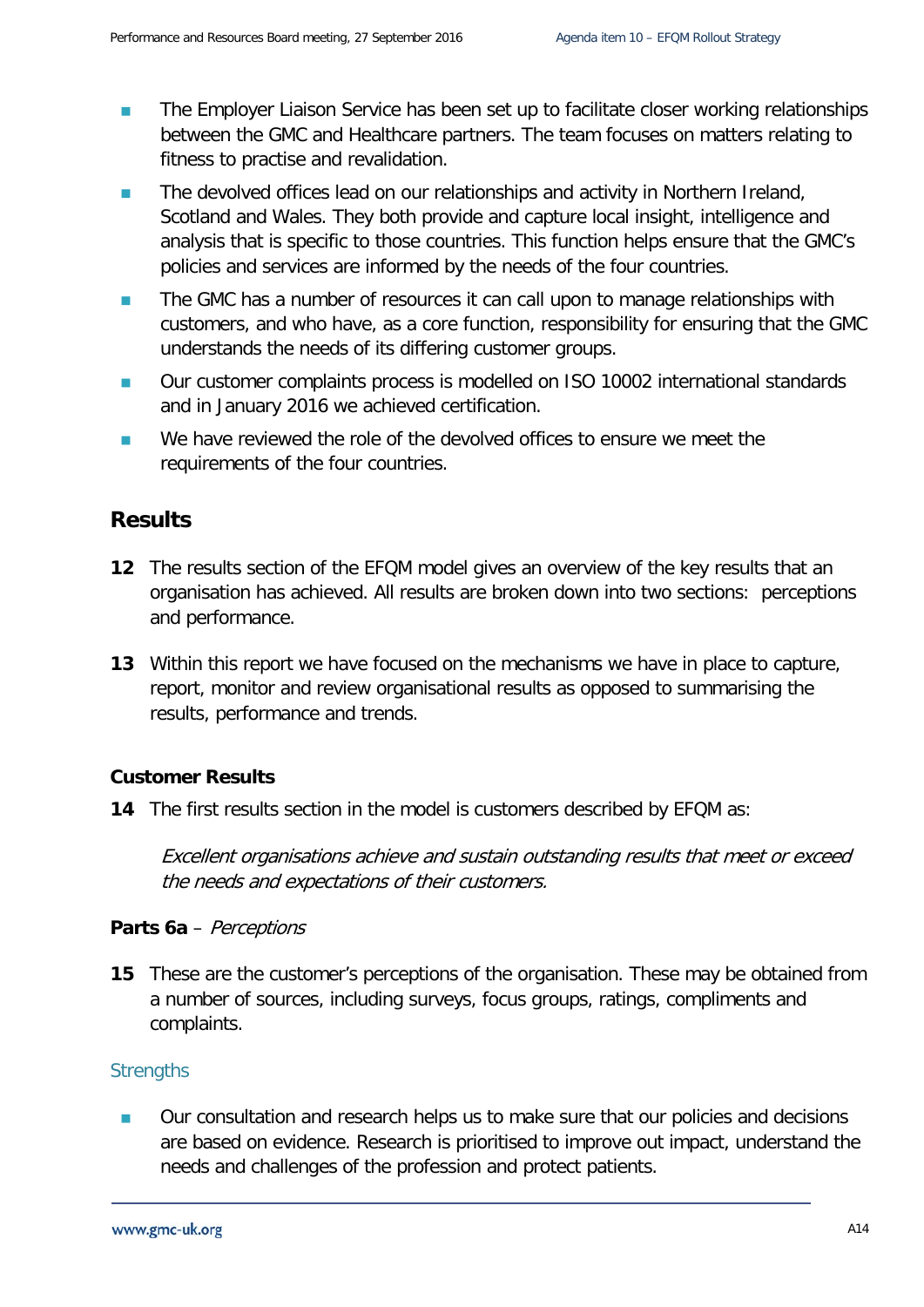- The GMC conducts an annual tracking survey to test the perceptions of seven key audiences on a range of issues, including their confidence in the GMC as a medical regulator. The seven key groups are doctors, medical students, educators, public and patients, patient and doctor representative bodies, employers and members of parliament. The survey also tests respondents' views on the fairness of fitness to practise procedures and decisions, the impact of revalidation on medical practise, the GMC's current and future focus, our roles and responsibilities and our organisational values.
- **An average of 87% of respondents stated that they had confidence in the GMC as a** regulator. An average of 96% of respondents were confident in the medical profession. This indicates that we are achieving our regulatory obligations of maintaining the medical register, investigating fitness to practise concerns and ensuring good standards of medical education.
- We publish quarterly complaints reports which provide detailed analysis of complaints received by GMC and MPTS.

#### Development areas

**16** The tracker survey showed that doctors had the lowest level of confidence as an individual group. Only 75% stated that they had confidence in the GMC. Of those that didn't, a large proportion stated this was due to distrust of regulators in general or because they felt regulators placed patient needs above doctors'.

#### **Parts 6b** – Performance indicators

- **17** These are the internal measures used by the organisation in order to monitor, understand, predict and improve the performance of the organisation and to predict their impact on the perceptions of its customers. These indicators should give a clear understanding of the deployment and impact of the organisation's customer strategy, supporting policies and processes.
- Our customer complaints process is modelled on ISO 10002 international standards and in January 2016 we achieved certification.
- We have developed a customer strategy and a roll out plan is being developed.
- The performance of our customer service through our Contact Centre is closely monitored. SLAs are in place for responding to calls and emails within set timescales. Operational measures of quality are in place and monitored.
- The performance of the majority of customer facing processes is monitored and reported.
- **Performance is reported to the PRB and to Council on a regular basis. Where** deficiencies are identified actions are agreed and monitored.
- **The GMC hosts a UK Advisory forum. This supports Council's role in making sure the** GMC has effective engagement with interest groups.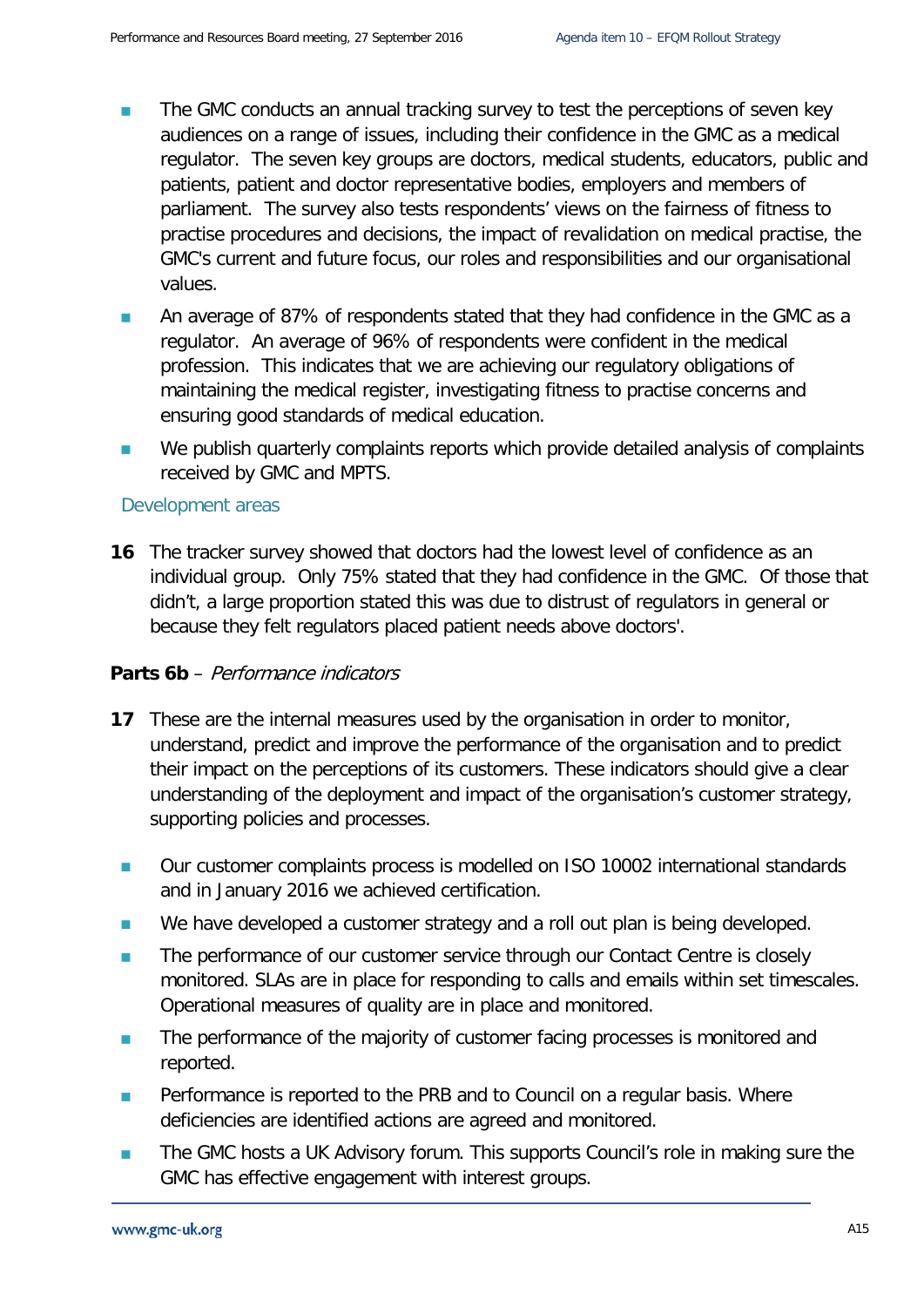#### **People results**

**18** The second results section is people. Described by EFQM as:

Excellent organisations achieve and sustain outstanding results that meet or exceed the needs and expectations of their people.

#### **Parts 7a** – Perceptions

**19** These are people's perceptions of the organisation. These may be obtained from a number of sources, including surveys, focus groups, interviews and structured appraisals. These perceptions should give a clear understanding of the effectiveness, from the people's perspective, of the deployment and outcomes of the organisation's people strategy and supporting policies and processes.

#### **Strengths**

- Over 80% of staff completed the 2015 Staff Survey. We scored a total of 78 out of 100 in the Employee Engagement Index. This is compared with a total of 69 in 2012 and places us in 12th place in a list of 65 organisations.
- The Staff Survey results recorded positive staff responses in the following areas:
- Staff understand the GMC's role and purpose and have a clear understanding of our values.
- **Staff are clear how their section and work contributes to the success of the GMC.**
- **Staff believe the people in their team are committed to delivering high quality work.**
- Staff feel responsible for their own performance.
- Staff feel the workplace is safe and well maintained.

#### **Parts 7a** – Performance indicators

- **20** These are the internal measures used by the organisation in order to monitor, understand, predict and improve the performance of the organisation's people and to predict their impact on perceptions. These indicators should give a clear understanding of the deployment and impact of the organisation's people strategy and supporting policies and processes.
- **Mid-year and end of year performance ratings are in place and monitored by senior** management.
- **There are a suite of HR measures at team and organisational level including absence** levels and staff turnover. All HR performance measures are reported to PRB.
- **Individual's training attendance is monitored, including mandatory training. Training** session attendance is also monitored.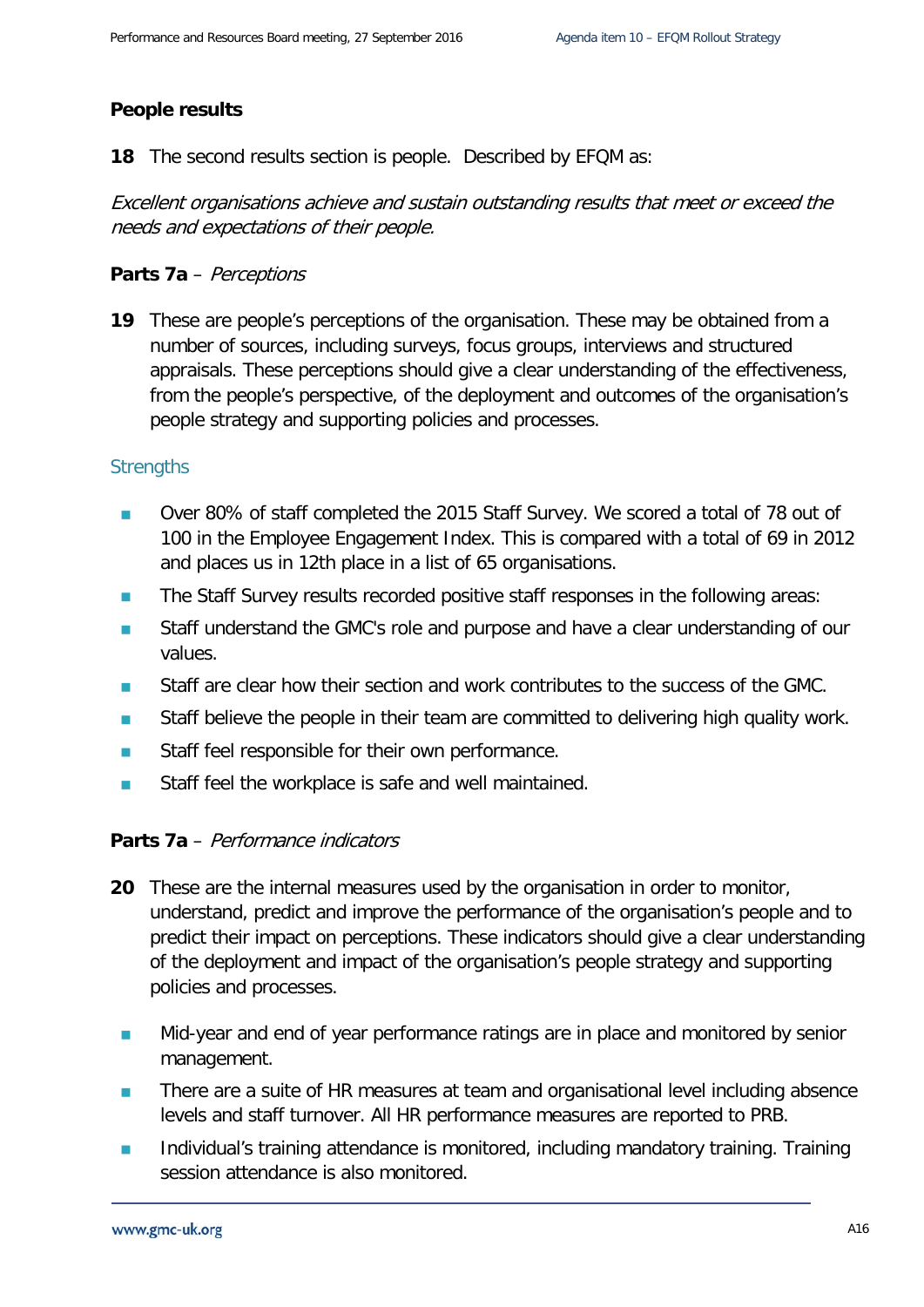- **There is a 'Valued Awards' scheme in place where staff are nominated by their** colleagues.
- 360 reporting has been rolled out to parts of the business and the results are used as part of individual's development programmes.
- Career progression within the organisation is monitored.
- **In 2015 we were awarded silver in the Employers Network on Equality and Inclusion.** This is up from bronze in the same period in 2014.

#### **Society results**

**21** The third results section in the model is Society described by EFQM as:

Excellent organisations achieve and sustain outstanding results that meet or exceed the needs and expectations of relevant stakeholders within society.

#### **Parts 8a** – Perceptions

**22** This is society's perception of the organisation. This may be obtained from a number of sources, including surveys, reports, press articles, public meetings, Non-Governmental Organisations, public representatives and governmental authorities. These perceptions should give a clear understanding of the effectiveness, from society's perspective, of the deployment and outcomes of the organisation's societal and environmental strategy and supporting policies and processes.

- The PSA Report 2014/2015 concluded that we (were one of only three Medical Regulators that) met the standards of Good Regulation.
- We commissioned independent research to understand how well each of our key audiences understand our role, and how they think we're performing against the priorities set out in our Corporate Strategy. Around 3000 doctors and medical students, 1500 patients and public, and 200 employers completed the survey, which ran during summer 2014. In addition, 37 stakeholder bodies, 30 educators and 19 parliamentarians took part. Overall, the results are positive and give a certain level of assurance that key audiences have confidence in the GMC and its work.
- **The number of high profile public inquiries, investigations and reviews has increased** over recent years, and we have developed a policy for handling external inquiries and reviews. We have a rigorous, co-ordinated and consistent approach. Examples of such dealings include:
- **Suicide report,**
- We commissioned an independent report into whistleblowing (Sir Anthony Hooper)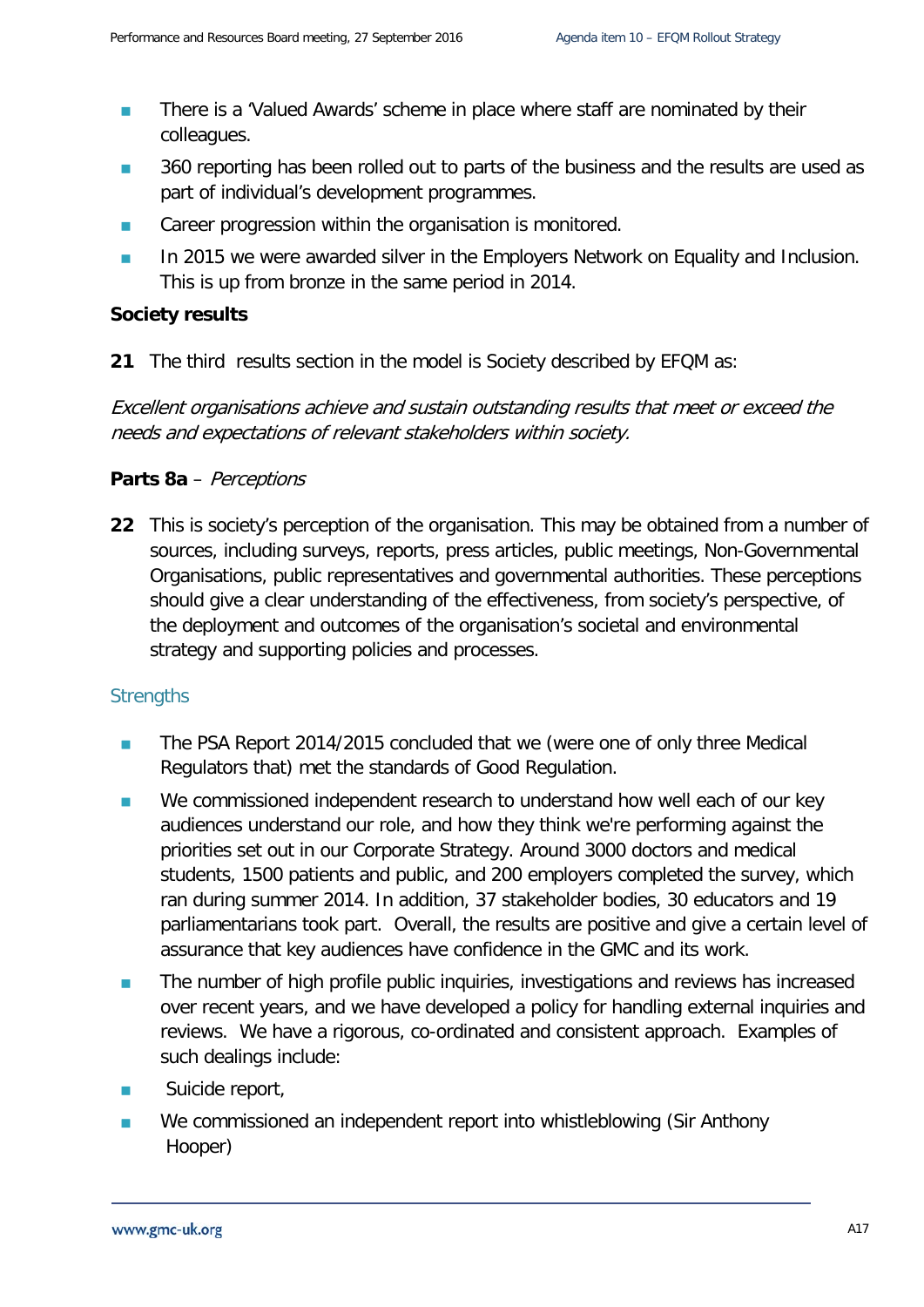- Data Strategy in response to Mid Staffs and greater sharing with other regulators.
- Niall Dickson is chair and public representative for IAMRA. In 2014 we hosted the IAMRA conference which was the biggest and most diverse to date. 400 delegates attended from around the world.
- In 2015 we hosted a GMC conference. 500 delegates attended and explored the theme of creating a culture of openness, safety and compassion. The conference was deemed a success.

#### **Parts 8b** – Performance indicators

**23** These are the internal measures used by the organisation in order to monitor, understand, predict and improve the performance of the organisation and to predict the impact on the perceptions of the relevant stakeholder within society. These indicators should give a clear understanding of the deployment and impact of the organisation's societal and environmental strategy and supporting policies and processes.

- **Heath, safety and welfare management is handled by procedures within our facilities** infrastructure, whilst our HR policies cover welfare issues. Facilities have systems in place to meet our statutory obligations to assess risk, ensure safe systems of working, undertake inspections and record any accidents. Our accidents and incidents are recorded on an on-line health and safety management system (OSHENS). Our number of recorded accidents is low. In 2015 we had 12 accidents; in 2014 the figure was also 12. No accidents on GMC premises needed to be reported to the HSE. During 2015 we also had 6 medical incidents, where a member of staff or visitor become unwell whilst on GMC premises was attended by a first aider. In 2014 the figure was 7.
- We have a green group, led by facilities and represented by champions across the business. Although we haven't reported on any activity since mid-year 2015, we continue to do a lot of work. Historically we have launched the following green initiatives: confidential shredding, latest IS technologies (virtual blade servers), green stationary, video conferencing, cleaning products and food miles. The Cycle to work scheme is also extremely well represented across the organisation and participants continue to rise year on year.
- **The Social Committee hold regular events across all our offices to raise money for our** national charity, Alzheimer's Society and our regional charities (Klevis Kola Foundation and Christies). Last year the Social Committee raised over £2300 for charity).The PSA Report 2014/2015 concluded that the GMC (were one of only three Medical Regulators that) met the standards of Good Regulation.